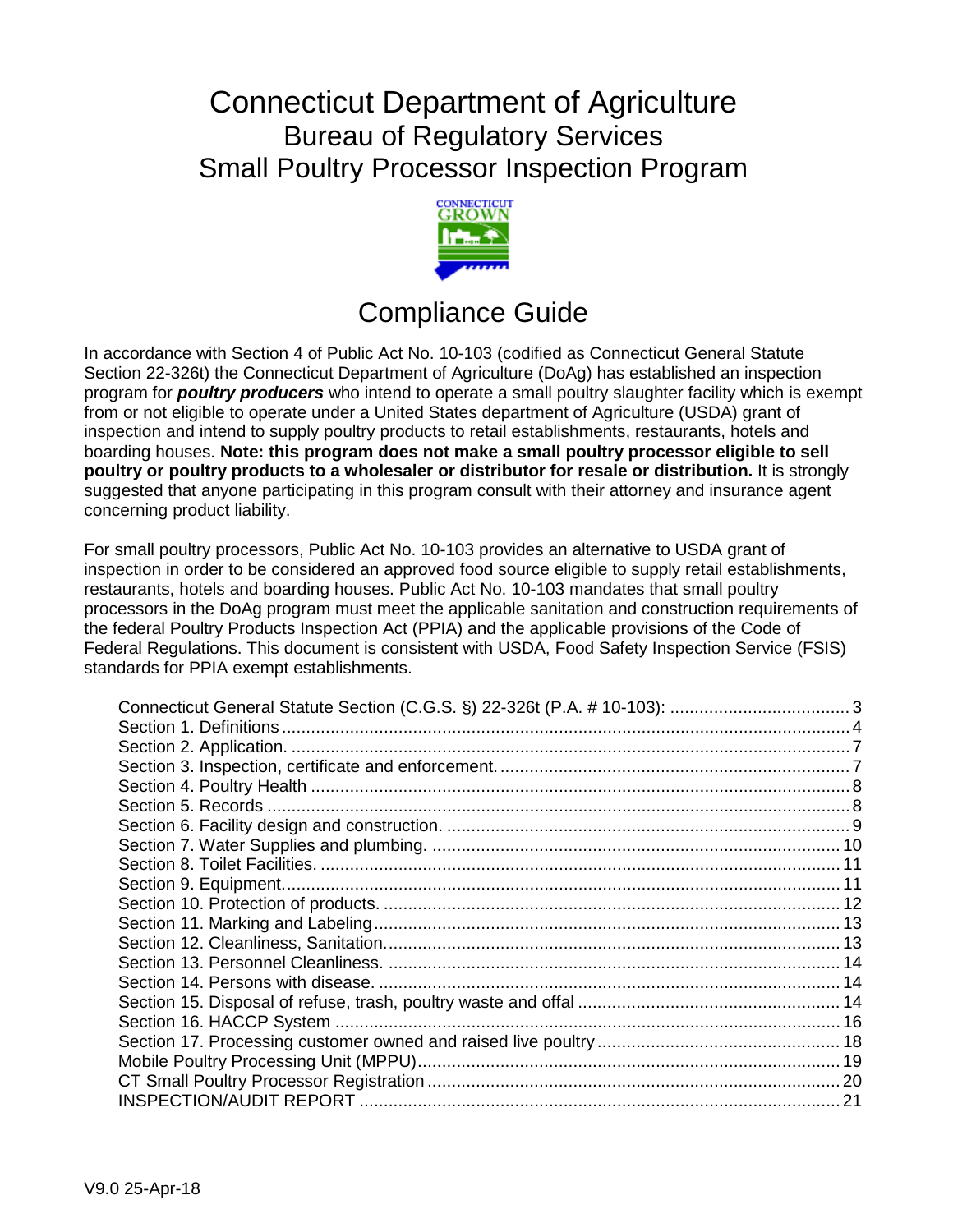Intentionally Blank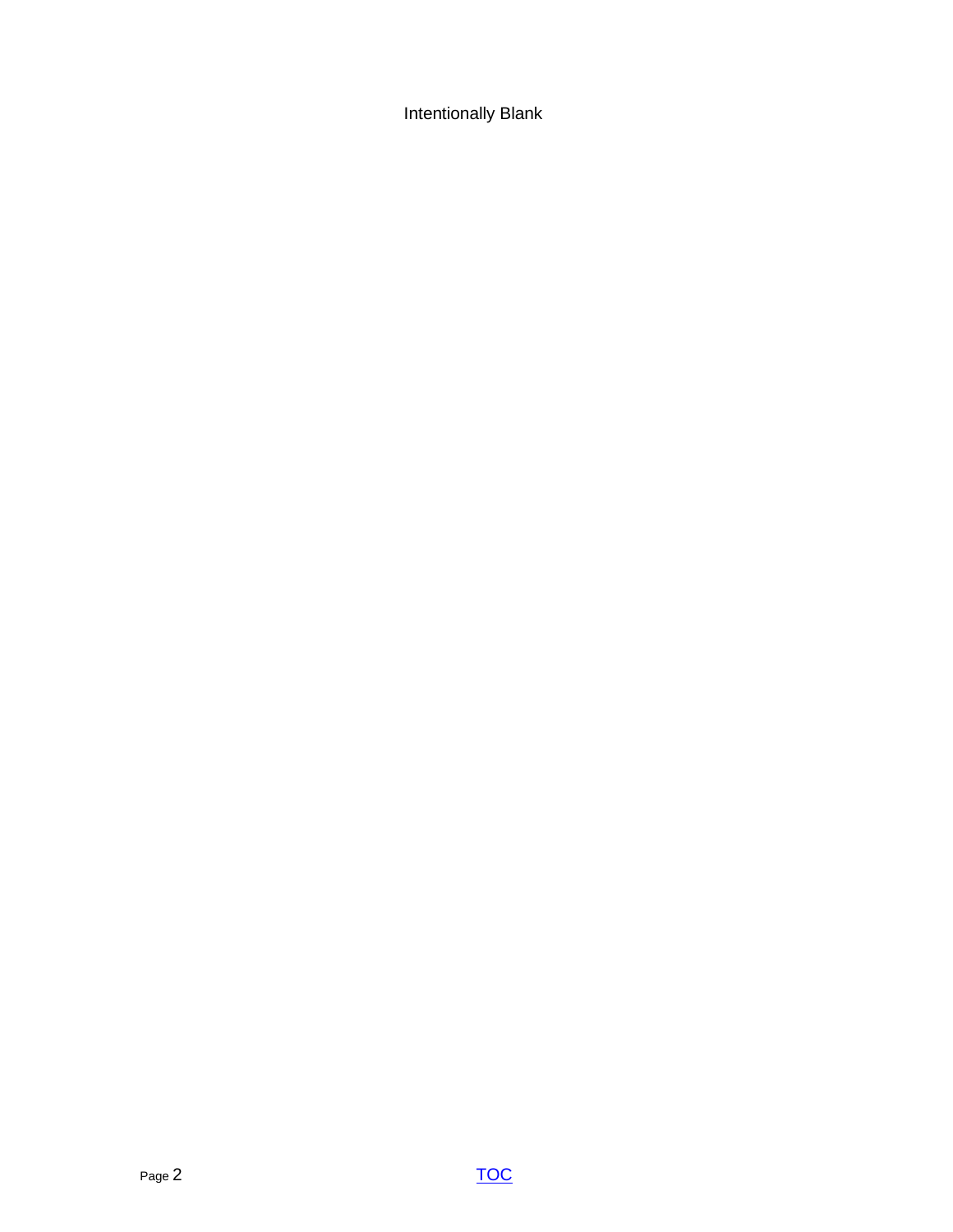# <span id="page-2-0"></span>**Connecticut General Statute Section (C.G.S. §) 22-326t (P.A. # 10-103):**

Sec. 22-326t. Inspection of poultry producers and poultry processing facilities. Standard.

(a) For purposes of this section:

(1) "Poultry" has the same meaning as provided in section 22-326s; and

(2) "Producer" means any person, firm or corporation engaged in the breeding, raising or keeping of not more than five thousand turkeys or twenty thousand poultry of all species in a calendar year for the purpose of food production.

(b) The Commissioner of Agriculture shall be the state official in charge of inspecting any producer and any producer that also operates as a poultry processing facility. Any inspection conducted pursuant to this subsection shall be consistent with the requirements of the federal Poultry Products Inspection Act and any applicable provision of the Code of Federal Regulations, including, but not limited to, any health, sanitary and safety related provision. Poultry processing facilities that meet the applicable criteria for federal Food Safety and Inspection Services exemptions and that have passed Department of Agriculture facility inspections pursuant to this subsection shall be designated as approved food sources for household consumers, restaurants, hotels, boarding houses and retail food establishments.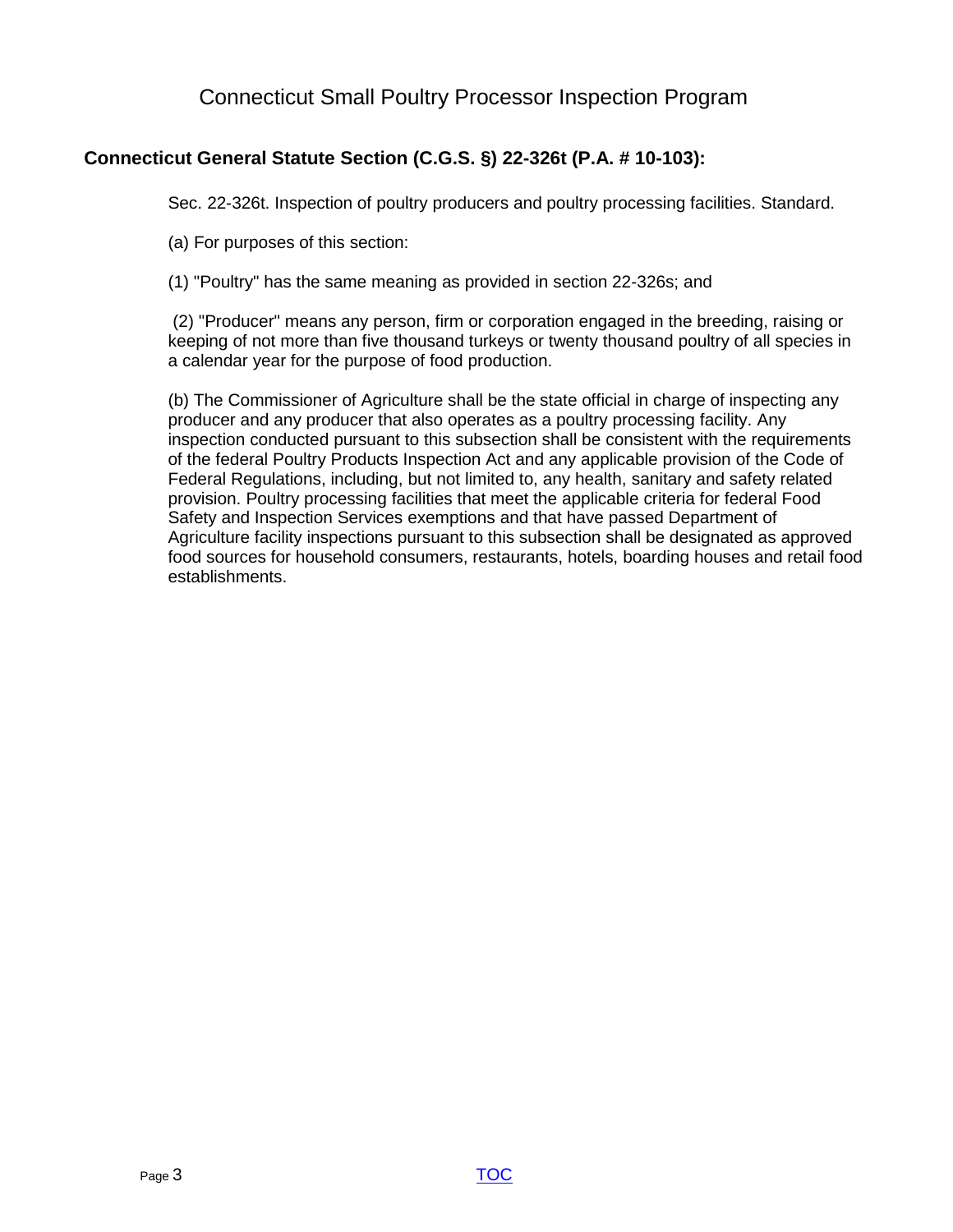### *Adapted from the Association of Food and Drug Officials Guidelines for Exempt Slaughter and Processing Operations and USDA, FSIS guidance documents.*

# <span id="page-3-0"></span>**Section 1. Definitions**

For the purposes of this compliance guide the following definitions shall apply.

- (1) "Adulterated" has the same meaning as in 9 CFR 381.1.
- (2) "Certificate of inspection" means a certificate issued by the Department of Agriculture stating that this facility has met the standards of Public Act 10-103.
- (3) "Certification period" means the twelve (12) months from the date the Certificate of inspection was issued.
- (4) "Commissioner" means the Commissioner of Agriculture
- (5) "Department" and means the Connecticut Department of Agriculture.
- (6) "Flock" means all poultry on one farm or any group of poultry segregated on one farm with no comingling with other birds for a period of at least twenty one (21) days.
- (7) "FSIS" means the United States Department of Agriculture, Food Safety and Inspection Service.
- (8) "Hazard Analysis Critical Control Point (HACCP) Plan" means a written plan resulting from the systematic approach to the identification of food safety hazards. The plan includes hazard controls, monitoring activities, corrective actions, record keeping and verification activities associated with each identified food safety hazard.
- (9) "Hazard Analysis Critical Control Point (HACCP) system" means a food safety management tool that provides a structured and a scientific approach to the control of identified food safety hazards. It includes prerequisite programs and the implementation and execution of a HACCP plan.
- (10) "Misbranded" has the same meaning as in 9 CFR 381.1.
- (11) "Prerequisite Programs" means the universal procedures used to control conditions in a plant that contribute to the overall safety of the product. They include and reference the Good Manufacturing Practices (GMPs) and Sanitation Standard Operating Procedures (SSOPs) and other programs that address operational conditions and provide the foundation for the HACCP System.
- (12) "Operator" means the owner, manager, partner, officer or most responsible person in charge of a CT Small Poultry Processing facility.
- (13) "USDA" means the United States Department of Agriculture.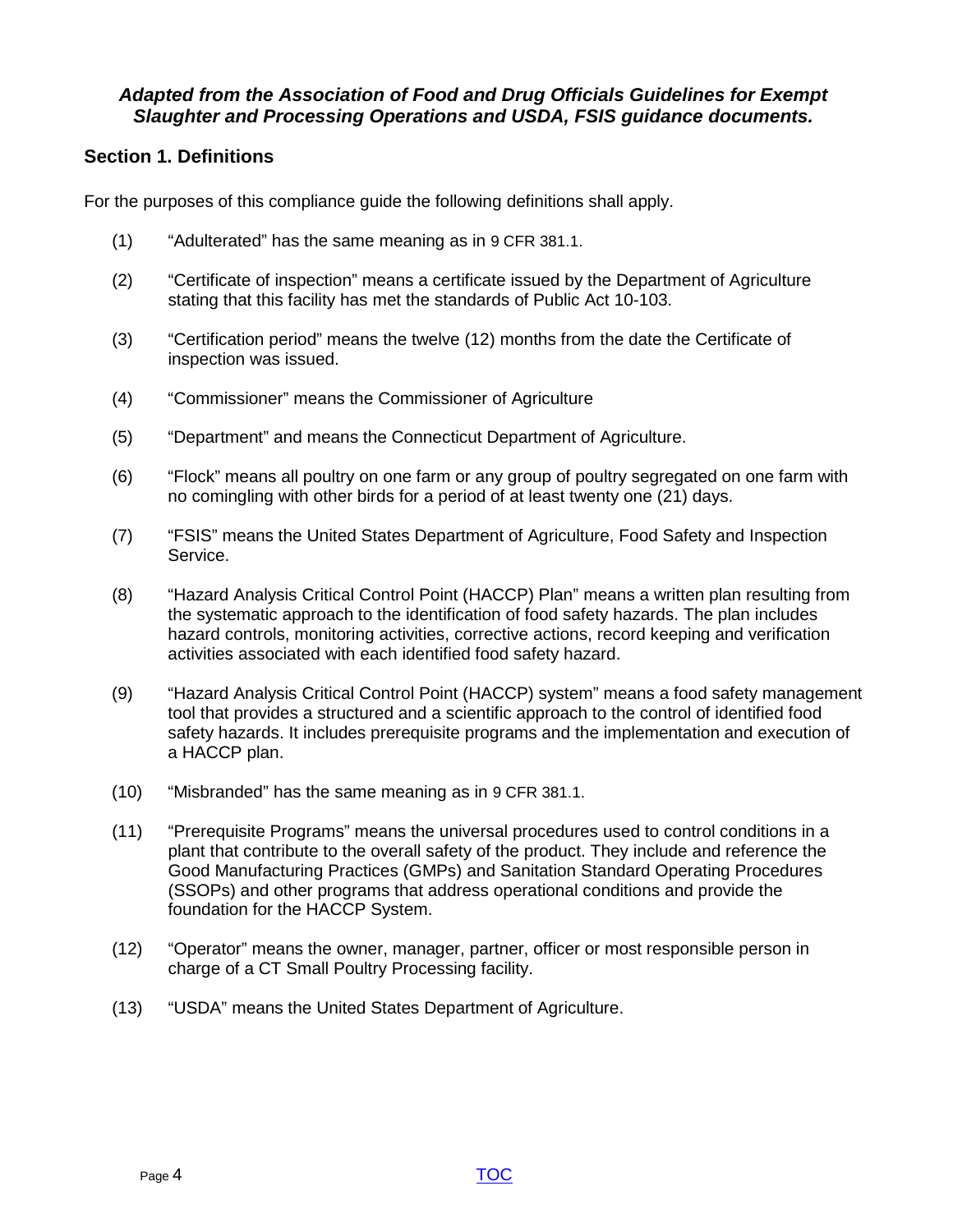Definitions of "Adulterated" and "Misbranded", Code of Federal Regulations, 9 CFR 381.1

*Adulterated.* "Adulterated" applies to any poultry product under one or more of the following circumstances:

(i) If it bears or contains any poisonous or deleterious substance which may render it injurious to health; but in case the substance is not an added substance, such article shall not be considered adulterated under this clause if the quantity of such substance in or on such article does not ordinarily render it injurious to health;

(ii)(*a*) If it bears or contains (by reason of administration of any substance to the live poultry or otherwise) any added poisonous or added deleterious substance (other than one which is a pesticide chemical in or on a raw agricultural commodity; a food additive; or a color additive) which may, in the judgment of the Administrator, make such article unfit for human food;

(*b*) If it is, in whole or part, a raw agricultural commodity and such commodity bears or contains a pesticide chemical which is unsafe within the meaning of section 408 of the Federal Food, Drug, and Cosmetic Act;

(*c*) If it bears or contains any food additive which is unsafe within the meaning of section 409 of the Federal Food, Drug, and Cosmetic Act;

(*d*) If it bears or contains any color additive which is unsafe within the meaning of section 706 of the Federal Food, Drug, and Cosmetic Act:

*Provided,* That an article which is not otherwise deemed adulterated under paragraphs (b)(4)(ii) (*b*), (*c*), or (*d*) of this section shall nevertheless be deemed adulterated if use of the pesticide chemical, food additive, or color additive in or on such article is prohibited by the regulations in this part in official establishments;

(iii) If it consists in whole or in part of any filthy, putrid, or decomposed substance or is for any other reason unsound, unhealthful, unwholesome, or otherwise unfit for human food;

(iv) If it has been prepared, packed, or held under insanitary conditions whereby it may have become contaminated with filth, or whereby it may have been rendered injurious to health;

(v) If it is, in whole or in part, the product of any poultry which has died otherwise than by slaughter;

(vi) If its container is composed, in whole or in part, of any poisonous or deleterious substance which may render the contents injurious to health;

(vii) If it has been intentionally subjected to radiation, unless the use of the radiation was in conformity with a regulation or exemption in effect pursuant to section 409 of the Federal Food, Drug, and Cosmetic Act; or

(viii) If any valuable constituent has been in whole or in part omitted or abstracted therefrom; or if any substance has been substituted, wholly or in part therefor; or if damage or inferiority has been concealed in any manner; or if any substance has been added thereto or mixed or packed therewith so as to increase its bulk or weight, or reduce its quality or strength, or make it appear better or of greater value than it is.

*Misbranded.* This term applies to any poultry product under one or more of the following circumstances:

(i) If its labeling is false or misleading in any particular;

(ii) If it is offered for sale under the name of another food;

(iii) If it is an imitation of another food, unless its label bears, in type of uniform size and prominence, the word "imitation" and immediately thereafter, the name of the food imitated;

(iv) If its container is so made, formed, or filled as to be misleading;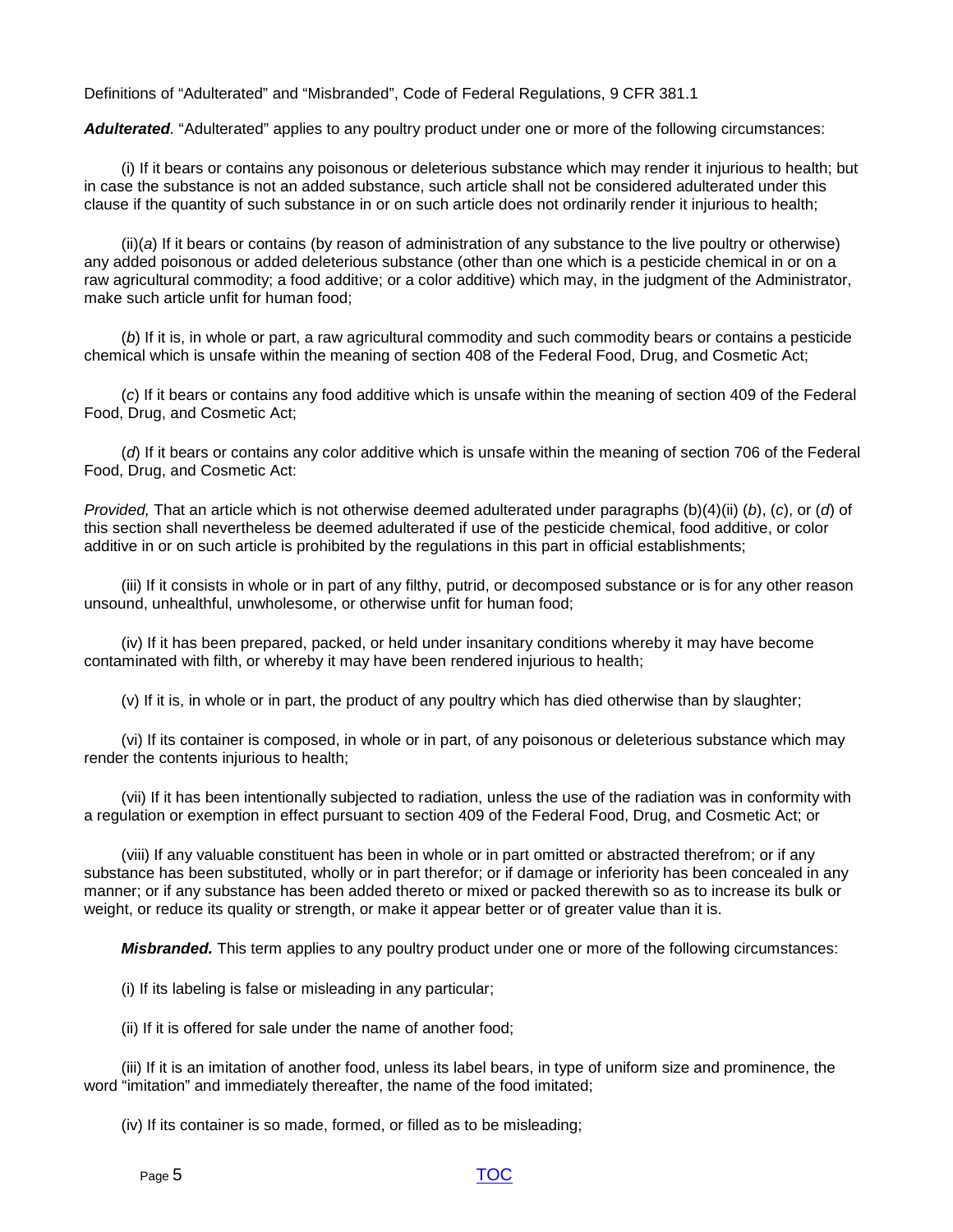(v) If in a package or other container, unless it bears a label showing:

(*a*) The name and place of business of the manufacturer, packer, or distributor; and

(*b*) An accurate statement of the quantity of the contents in terms of weight, measure, or numerical count; except as otherwise provided in §381.121(a) with respect to the quantity of contents;

(vi) If any word, statement, or other information required by or under authority of the Act to appear on the label or other labeling is not prominently placed thereon with such conspicuousness (as compared with other words, statements, designs, or devices, in the labeling) and in such terms as to render it likely to be read and understood by the ordinary individual under customary conditions of purchase and use;

(vii) If it purports to be or is represented as a food for which a definition and standard of identity or composition is prescribed by the regulations in subpart P of this part unless:

(*a*) It conforms to such definition and standard, and

(*b*) Its label bears the name of the food specified in the definition and standard, and insofar as may be required by such regulations, the common names of optional ingredients (other than spices, flavoring, and coloring) present in such food.

(viii) If it purports to be or is represented as a food for which a standard or standards of fill of container have been prescribed by regulations of the Secretary,<sup>2</sup> and falls below the standard of fill of container applicable thereto, unless its label bears, in such manner and form as such regulations specify, a statement that it falls below such standard;

2 No such standards are currently in effect. However, §381.129 prohibits the use of false or misleading containers.

(ix) If it is not subject to the provisions of paragraph (b)(vii) of this section, unless its label bears:

(*a*) The common or usual name of the food, if any there be, and

(*b*) In case it is fabricated from two or more ingredients, the common or usual name of each ingredient, except as otherwise provided in §381.118(c);

(x) If it purports to be or is represented for special dietary uses, unless the label bears such information concerning its vitamin, mineral, and other dietary properties as is required by §381.124;

(xi) If it bears or contains any artificial flavoring, artificial coloring, or chemical preservative, unless it bears a label stating that fact; except as otherwise provided in §381.119, or

(xii) If it fails to bear, directly thereon or on its containers, when required by §381.123, the official inspection legend and the official establishment number of the establishment where the product was processed; and unrestricted by any of the foregoing; such other information as the Administrator may require in the regulations to assure that it will not have false or misleading labeling and that the public will be informed of the manner of handling required to maintain the article in a wholesome condition.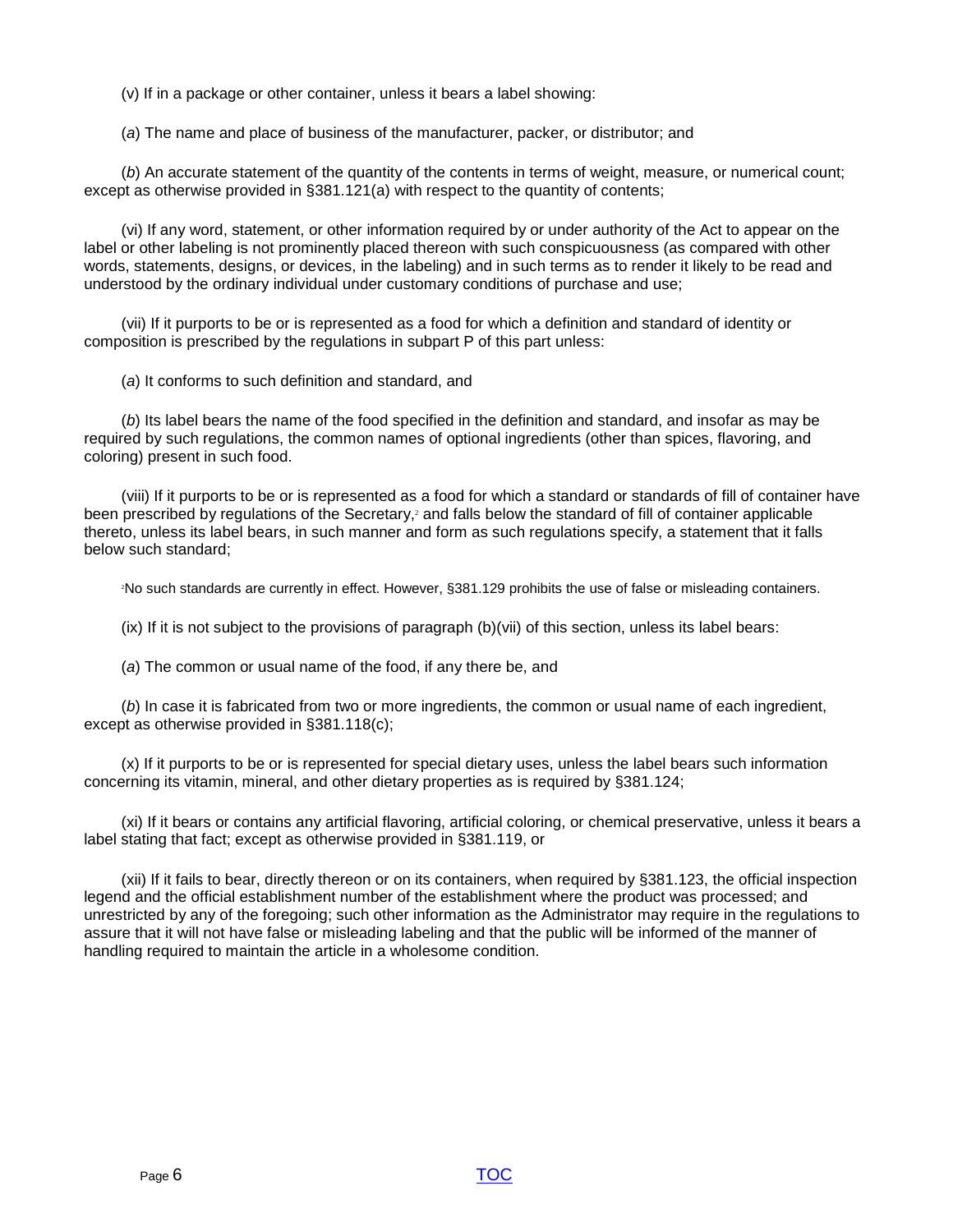# <span id="page-6-0"></span>**Section 2. Application.**

- (a) The Connecticut Department of Agriculture CT Small Poultry Processor Inspection Program is available to any *poultry producer* of not more than five thousand (5,000) turkeys or twenty thousand (20,000) poultry whose products are sold or offered for sale to restaurants, hotels and boarding houses.
- (b) Application to operate an Small Poultry Processing facility may be made to the department on forms provided by the department and annually thereafter. Such application shall minimally include:
	- 1. Owners/operators name;
	- 2. Address;
	- 3. Location of the slaughter facility;
	- 4. Approximate number of poultry to be slaughtered annually;
	- 5. Social Security number or Federal Employer Identification Number;
	- 6. Signature of the owner;
	- 7. Approximate annual production schedule; and
	- 8. Type and approximate number of poultry;

### <span id="page-6-1"></span>**Section 3. Inspection, certificate and enforcement.**

- (a) As a condition of certification, each operator of a slaughter facility participating in the CT Small Poultry Processor Inspection Program shall:
	- 1. register their facility with the department and USDA FSIS;
	- 2. have an approved plan for the disposal of liquid waste from slaughter operations;
	- 3. have an approved plan for the disposal of offal;
	- 4. have an approved water supply and test the water supply every six (6) months or if operated seasonally, test the water supply no more than 30 days prior to the date processing starts. (required water testing is not applicable to municipal water supplies);
	- 5. have an approved site bio-security protocol;
	- 6. have a written system of product labeling and record keeping to facilitate product tracking and trace-back to the slaughter/process facility;
	- 7. successfully complete a safe poultry slaughter course approved by the department. The safe poultry slaughter course shall educate operators of safe food handling, storage and packaging methods and, the risks to human health associated with consuming poultry which is not properly handled, stored and packed. The safe poultry slaughter course shall be designed to assist producers with designing and implementing a HACCP system;
	- 8. be in complaince with all local ordinances (public health, building, zoning etc.); and
	- 9. satisfactory initial inspection.
- (b) The commissioner or the commissioner's designated agent may make unannounced inspections during normal business hours of each poultry slaughter facility participating in the CT Small Poultry Processor Inspection Program. The inspection shall audit the HACCP system and evaluate the sanitation, sanitary practices, food handling equipment design and construction, handling of animals, record keeping, water supply and compliance with the standards established in this document. The inspection results shall be retained by the operator for 1 year and shall be available for inspection.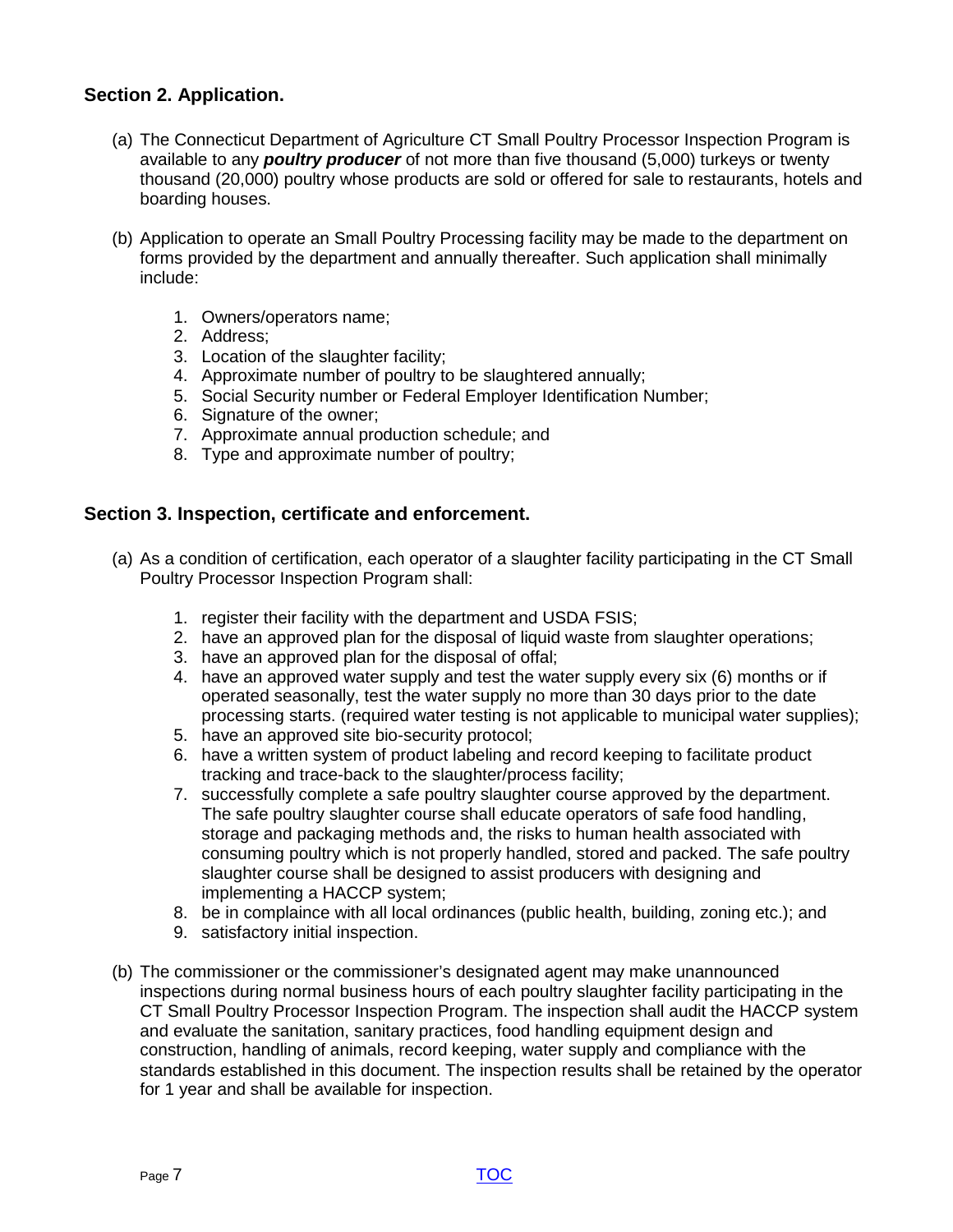- (c) If during an inspection, insanitary or other conditions of a CT Small Poultry Processing facility are found, which, in the judgment of the department, endangers public health, a written notice to the CT Small Poultry Processing facility operator, citing such conditions, specifying the corrective action to be taken, and specifying the time period within which such corrective action shall be taken may be issued, and, if deemed necessary such written notice may order immediate correction. If correction is not made in the stated time, a written order may be issued to remove the operator from CT Small Poultry Processing facility program.
- (d) The commissioner may refuse to register or may by order, suspend or revoke the registration of any CT Small Poultry Processing facility for any violation of these standards. In refusing to register, suspending or revoking a CT Small Poultry Processing facility registration, the commissioner shall consider the history of violations and the nature of the violations. Any person aggrieved by a refusal to register or an order of the commissioner may appeal such order and request an administrative hearing, provided such appeal is in writing and received by the commissioner within ten days of the date the order was received. Such appeal shall be limited to whether such violation occurred or was occurring at the time the order or refusal to register was issued.
- (e) The sale or introduction into the marketplace of poultry or poultry products which are adulterated or misbranded as they are defined in 9 CFR 381.1 is prohibited.

# <span id="page-7-0"></span>**Section 4. Poultry Health**

- (a) Only healthy poultry shall be slaughtered, processed and offered for sale.
- (b) CT Small Poultry Processor's may establish a prerequisite program as part of their HACCP system to address the control of human pathogens within their poultry flock. Poultry producers may enroll their flock in the Connecticut Voluntary Salmonella Enteritis Reduction Program.
- (c) Poultry producers shall obtain import permits for imported poultry as required by C.G.S § 22- 325. Import permit are free and may be obtained by calling (860) 713-2504

# <span id="page-7-1"></span>**Section 5. Records**

- (a) Each operator of a CT Small Poultry Processing facility shall maintain records of poultry slaughtered for a period of 1 year. Records shall minimally include the source, date, number and species of poultry processed each day.
- (b) Each operator of a CT Small Poultry Processing facility shall maintain records of poultry sold to wholesale accounts (retail establishments, restaurants, hotels and boarding houses) for a period of 1 year. Records shall minimally include the name of the business sold to, date of each sale, number, species of poultry sold and the process date or lot number of the poultry sold. Such records shall only be disclosed whenever a recall is conducted, but may be inspected to verify their existence at the establishment.
- (c) Each operator of a CT Small Poultry Processing facility shall maintain a current list of wholesale accounts that includes contact information for each account in the event a recall or product withdrawal from the market is conducted. Such list shall only be disclosed whenever a recall is conducted, but may be inspected to verify its existence at the establishment.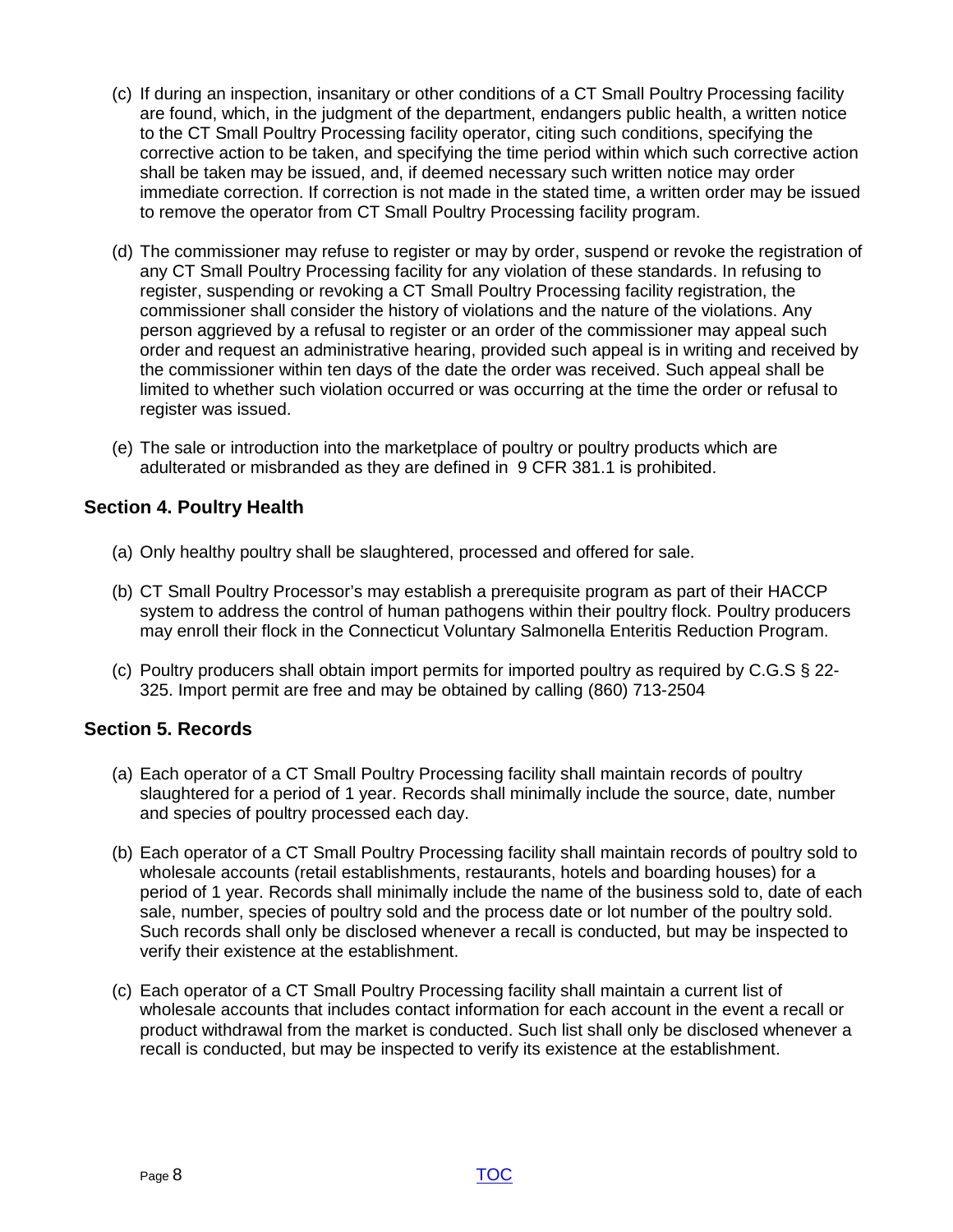# <span id="page-8-0"></span>**Section 6. Facility design and construction.**

- (a) There shall be sufficient natural and/or artificial lighting and sufficient ventilation for all rooms and compartments to ensure sanitary conditions.
- (b) Establishment buildings, including their structures, rooms, and compartments shall be of sound construction and in good repair, and be of sufficient size to allow for processing, handling, and storage of product.
- (c) All animal holding areas shall be free of any conditions that could cause pain or injury to the animals.
- (d) The surfaces of doors, walls, ceiling, partitions, posts and other parts of structures used for slaughter or processing shall be finished with impervious easily cleanable materials.
- (e) Floors shall be of watertight and impervious materials sloped to drain. Any floor mats shall be designed to be removable and easily cleanable.
- (f) Window sills shall be sloped and shall not pool water.
- (g) All outer openings shall be screened or otherwise constructed and maintained to prevent the entry of rodents, flies and other vermin. Outer doors shall be self-closing. The use of poisons for any purpose in rooms or compartments where any unpacked product is stored or handled is forbidden, except under such restrictions and precautions as the department may prescribe. Dogs and cats and other companion animals shall be excluded from the slaughter facility.
- (h) The grounds of the establishment shall be maintained to prevent any unsanitary conditions, excessive dust, mud, or rodent, insect or other vermin harborages.
- (i) The establishment is responsible for controlling food safety hazards and preventing the adulteration of product even if the cause of adulteration originates from conditions outside the designated boundaries of the establishment.
- (j) Insect control devices used to electrocute or stun flying insects shall be designed to retain insects within the device and the devices shall not be located within eight (8) feet of exposed food.
- (k) The eviscerating, cutting and packing operations shall be separated from the killing, scalding and carcass dressing operations by the use of separate rooms or by a thorough and complete cleanup prior to the eviscerating, cutting and packaging.
- (l) Mobile poultry slaughter units design and construction shall provide at least the same level of protection as permanent poultry slaughter facilities.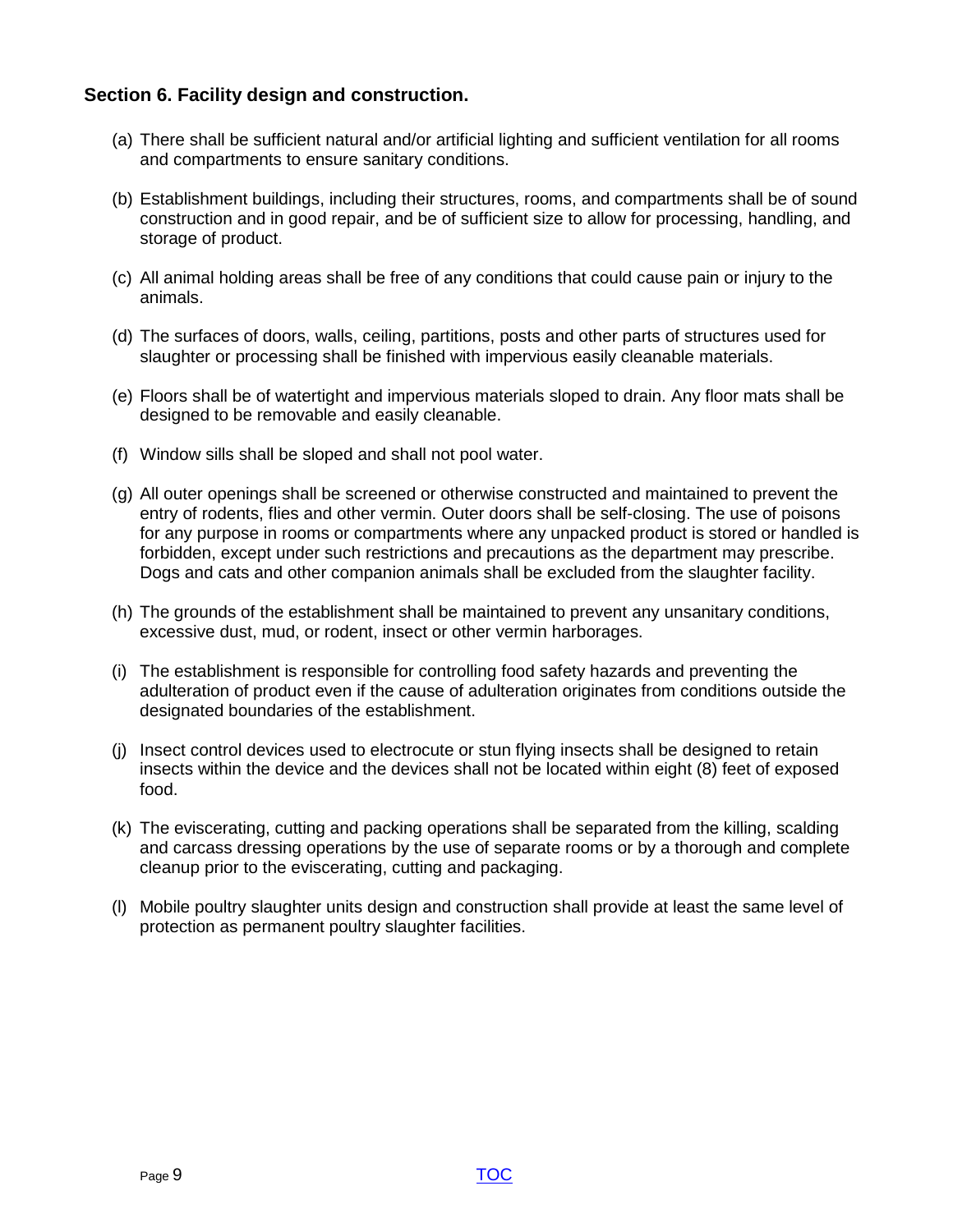# <span id="page-9-0"></span>**Section 7. Water Supplies and plumbing.**

- (a) There shall be an adequate drainage and plumbing system for the establishment and the slaughter premises. Slaughter operation drains shall not be connected to household septic systems. All plumbing including floor and sink drains shall be properly installed with approved traps and vents and, if required be approved by local officials.
- (b) An adequate potable water supply shall be provided. Hot water and cold water shall be available at all times and delivered under sufficient pressure to convenient outlets for washing carcasses, parts of carcasses, equipment, product contact surfaces, floors, walls and ceilings. Hot water shall be delivered at not less than 60°C (140° F).
- (c) The shall be no connections between safe and unsafe water supplies. All water supply lines which may become submerged shall be protected at all times by an approved reduced pressure backflow preventer or by an air gap as measured from the flood rim of the equipment to the water inlet which is at least be twice the diameter of the water supply line. A low pressure cut off switch shall be installed on pumps connected to potable water supply lines which are intended to boost water pressure and/or flow above that supplied by the water system.
- (d) Water supplies shall be properly located and constructed to prevent contamination. Wells shall be located at least seventy-five (75) feet from potential sources of contamination. The operator shall test the water supply at least semi-annually for compliance with potable water standards. Such testing shall be done at an approved water testing laboratory and a copy of the test results shall be available for inspection (not applicable to municipal water supplies).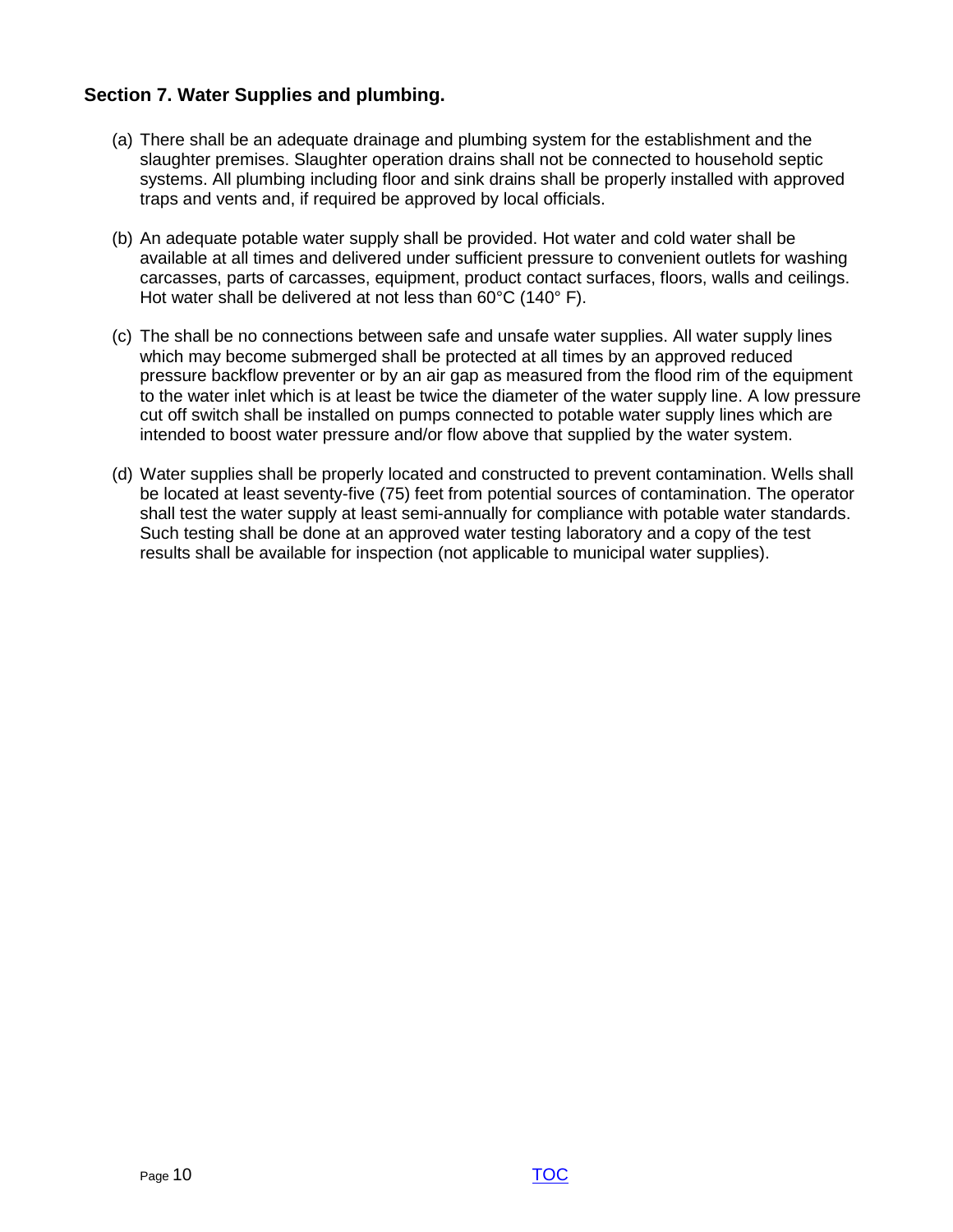# <span id="page-10-0"></span>**Section 8. Toilet Facilities.**

- (a) Toilet facilities if located outside the poultry processing structure shall be within a reasonable distance to the poultry processing area, shall be made available to all individuals handling and processing poultry and shall be equipped with hot and cold or warm running water, soap and individual single service paper towels or, a hand sanitizing station supplied with an approved hand sanitizer and instructions for use.
- (b) Toilet facilities, if located within the poultry processing structure shall comply with the following:
	- (1) Toilet and dressing rooms shall be separate from the rooms and compartments in which products are prepared, stored or handled;
	- (2) Hand-washing facilities, including running warm or, hot and cold water, soap and individual single service towels, shall be placed in each toilet room;
	- (3) Toilet soil lines shall be separate from slaughter operation drains;
	- (4) Toilet soil lines shall not be connected to household septic systems unless such connection is approved by the local Director of Health; and
	- (5) If required by local authorities, toilet soil waste disposal shall be approved the local Director of Health and/or other local official.
- <span id="page-10-1"></span>(c) All employees returning to work after using a toilet facility shall comply with section 12.

# **Section 9. Equipment.**

- (a) All covers or lids for equipment shall overlap the opening and be sloped to drain.
- (b) Receptacles used for inedible material shall be of food grade construction and shall be plainly marked "Inedible".
- (c) Tools, equipment and utensils shall be thoroughly cleaned immediately after each days use and, properly stored and protected from contamination when not in use.
- (d) Sponges shall not be used in contact with cleaned, sanitized, or in-use food-contact surfaces.
- (e) Tools, equipment and utensils shall be properly constructed so they are easily cleanable and made of nontoxic food grade materials. Food contact surfaces shall be smooth; free of breaks, open seams, cracks, chips, and similar imperfections.
- (f) Single-service and single-use articles shall be stored in a clean, dry location; not exposed to splash, dust or other contamination.
- (g) Any fixed pieces of equipment shall have enough space to allow access for cleaning above, behind, and along the sides of the equipment.
- (h) All cleaned in place equipment shall be self-draining.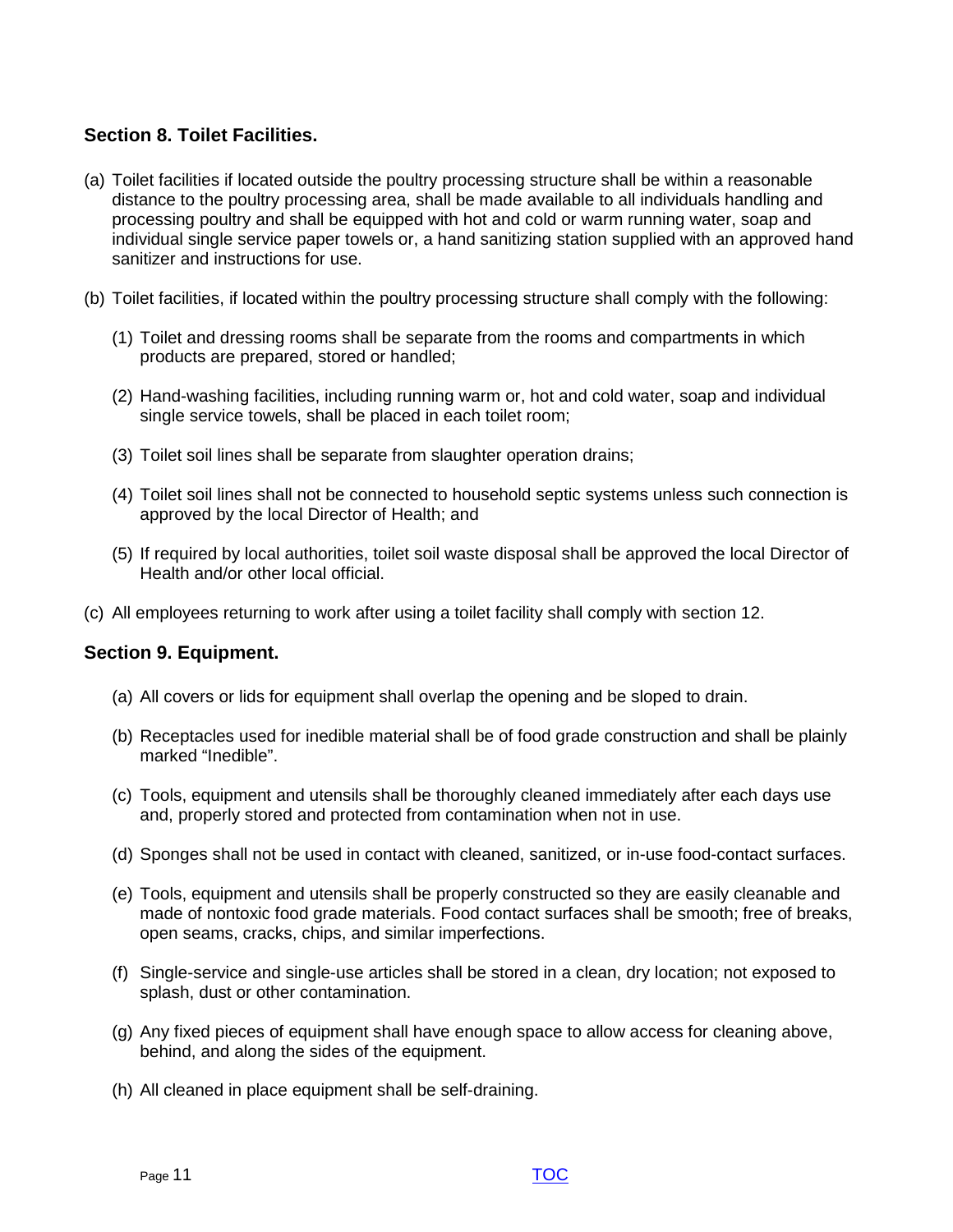# <span id="page-11-0"></span>**Section 10. Protection of products.**

- (a) Products shall be protected from contamination at all times during production, preparation, storage and transportation.
- (b) Refrigerated storage of adequate capacity shall be provided and maintained at temperatures not to exceed 5°C (41° F). Vehicles used to transport products shall be constructed to maintain refrigeration temperatures.
- (c) All tubs, barrels, and boxes used as containers of products shall be of such construction and material as to protect products adequately from dust, dirt, flies, insects and other contamination, and a satisfactory sanitary liner shall be provided for such containers where necessary.
- (d) All cleaners and sanitizers shall be properly identified and stored to prevent contamination of edible product, packaging materials and product contact surfaces.
- (e) Water chilling tanks or vats shall be made of smooth, non-corrosive food grade materials. Water chilling tanks or vats shall be emptied at least daily and thoroughly cleaned and sanitized. Ice shall be from an approved source. Ice machines and equipment in contact with ice shall be kept clean and sanitized. All water used in the facility shall comply with section 6.
- (f) Air used to chill poultry carcasses shall not contaminate poultry carcasses.
- (g) Wild game shall not be processed with or come in contact with poultry carcasses or parts thereof or other edible products. Whenever wild game is processed there shall be a complete wash and sanitization of all equipment, utensils, product contact surfaces and slaughter rooms before resuming slaughter of animals covered under these rules.
- (h) Inedible waste shall be identified, stored separately and shall be so located as to insure no contamination to edible products. Containers used for inedible waste shall by legibly marked with the word "INEDIBLE" and shall not be used for any other purpose.
- (i) All ingredients used shall be food grade, non-toxic or generally recognized as a safe and suitable ingredient as defined in 21 CFR 184 and, appropriate for the product being manufactured, properly labeled and stored according to the manufacturer's directions.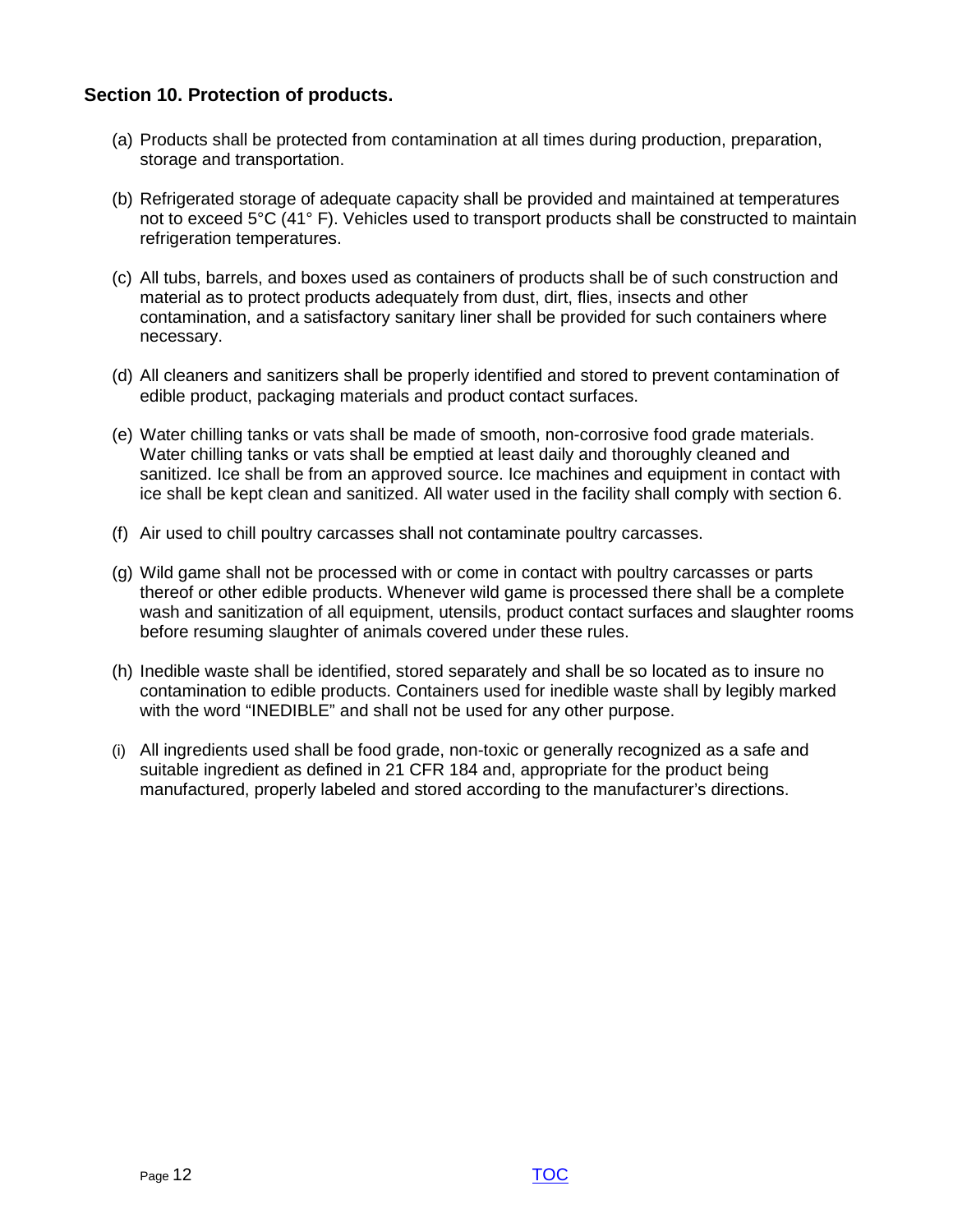# <span id="page-12-0"></span>**Section 11. Marking and Labeling**

- (a) The wrapper containing poultry shall be labeled with:
	- 1. The name and address of the poultry producer/processor.
	- 2. The statement "exempt poultry P.L. 90-492".
	- 3. Connecticut Small Poultry Processor registration number.
	- 4. Safe handling and cooking instructions.
	- 5. The date of slaughter or other code to identify the lot.
	- 6. The name of the food.
	- 7. A statement of ingredients if the name of the food is not sufficient to describe the contents.
	- 8. Allergen labeling if necessary.
- (b) All other label claims shall be approved by the department prior to use. Labels shall be truthful and not misleading.

### <span id="page-12-1"></span>**Section 12. Cleanliness, Sanitation.**

- (a) Equipment, vehicles, rooms, compartments, places, equipment and utensils used for preparing, processing, storing or otherwise handling any product, and all other parts of the establishment shall be kept in a clean and sanitary condition.
- (b) Tools, equipment and utensils used for preparing, processing and otherwise handling any product shall be thoroughly washed each day. Tools, equipment and utensils used for preparing, processing and otherwise handling any product shall be sanitized just prior to use by immersion in hot water of not less than 82°C (180° F) for 5 minutes or by use of an approved EPA registered chemical sanitizer.
- (c) All cleaners, sanitizers and pesticides shall be approved for use in food processing establishments and, shall be used and stored according to manufacturer's instructions.
- (d) There shall be no handling or storing of materials which create an objectionable condition in rooms, compartments or places where products are prepared, stored and otherwise handled.
- (e) Rooms and compartments in which animals are slaughtered or any product is processed or prepared shall be kept reasonably free of steam and vapors to enable proper inspections and to insure clean operations. The walls, ceilings and overhead structures of rooms and compartments in which products are prepared, handled or stored shall be kept reasonably free of moisture. Ventilation shall be adequate to control odors, vapors, and condensation to the extent necessary to prevent adulteration and/or the creation of unsanitary conditions.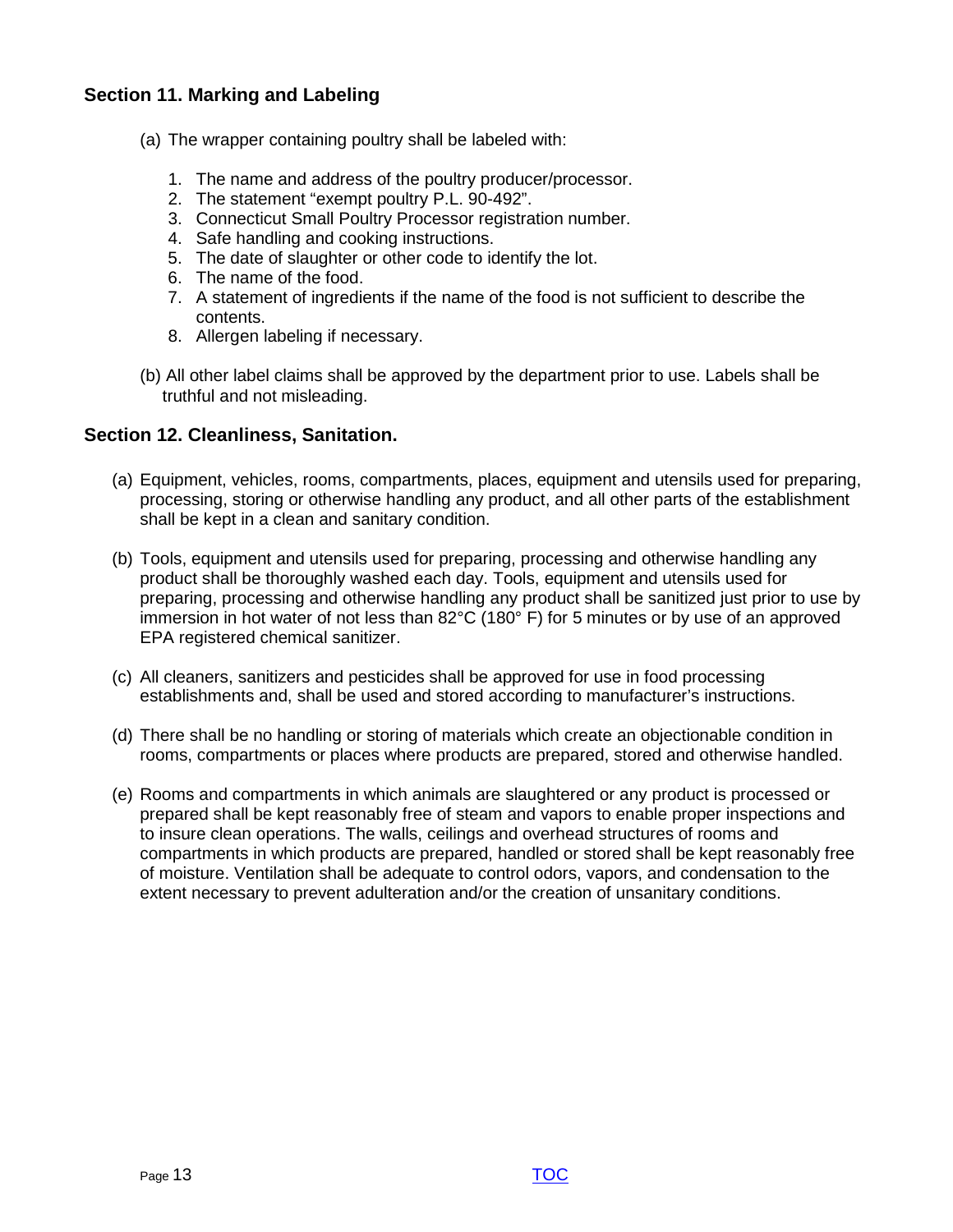# <span id="page-13-0"></span>**Section 13. Personnel Cleanliness.**

- (a) Hand wash stations shall be conveniently located to processing operations and shall be equipped with soap and individual single service towels. All persons handling edible product shall thoroughly wash their hands with soap and water, rinse them in clean water and dry them with a single service paper towel prior to commencing operations.
- (b) Employees who handle any edible product shall keep their hands clean. In all cases all persons handling edible products or poultry processing equipment shall thoroughly wash hands after handling any insanitary item or visiting toilet rooms.
- (c) Outer garments shall be clean. Aprons shall be in good condition. Care shall be taken to prevent the contamination of products with perspiration, hair, cosmetics, loose personal items, etc.
- (d) Smoking or use of tobacco products shall not be permitted in areas where edible products are handled or processed. Signs prohibiting smoking shall be conspicuously posted in such areas.

### <span id="page-13-1"></span>**Section 14. Persons with disease.**

Any person affected with a disease transmissible to humans through food shall be excluded from any area where any edible product is handled or prepared. The commissioner or the commissioner's designated agent, when he or she has reasonable grounds to believe such action necessary, may require a medical examination of any person handling edible products and a certificate issued by a duly licensed physician showing the absence of any communicable disease as a condition of continued work in a food contact area.

# <span id="page-13-2"></span>**Section 15. Disposal of refuse, trash, poultry waste and offal**.

(a) Offal, waste containing blood, viscera, bone or poultry parts shall be disposed of in a manner acceptable to the department and if required by local officials, be approved by the local director of health and/or the Department of Energy and Environmental Protection. Disposal methods may include but are not limited to:

Liquid Waste:

- Dispose of it in a sanitary sewer system with consent of the system operator.
- Dispose of it in a manure lagoon with consent of the owner
- Collect and land apply provided no nuisances are created, the application area is sufficient, no application to saturated ground and there is no runoff into surface water.
- Incorporate into farm compost provided the compost plan considers the added water and is approved.
- A plan developed by the Natural Resource Conservation Service or other professional organization

Offal:

- On farm composting (approved plan)
- Transport in leak proof container by a commercial trash hauler to an approved disposal site
- Commercial rendering service
- A plan developed by the Natural Resource Conservation Service or other professional organization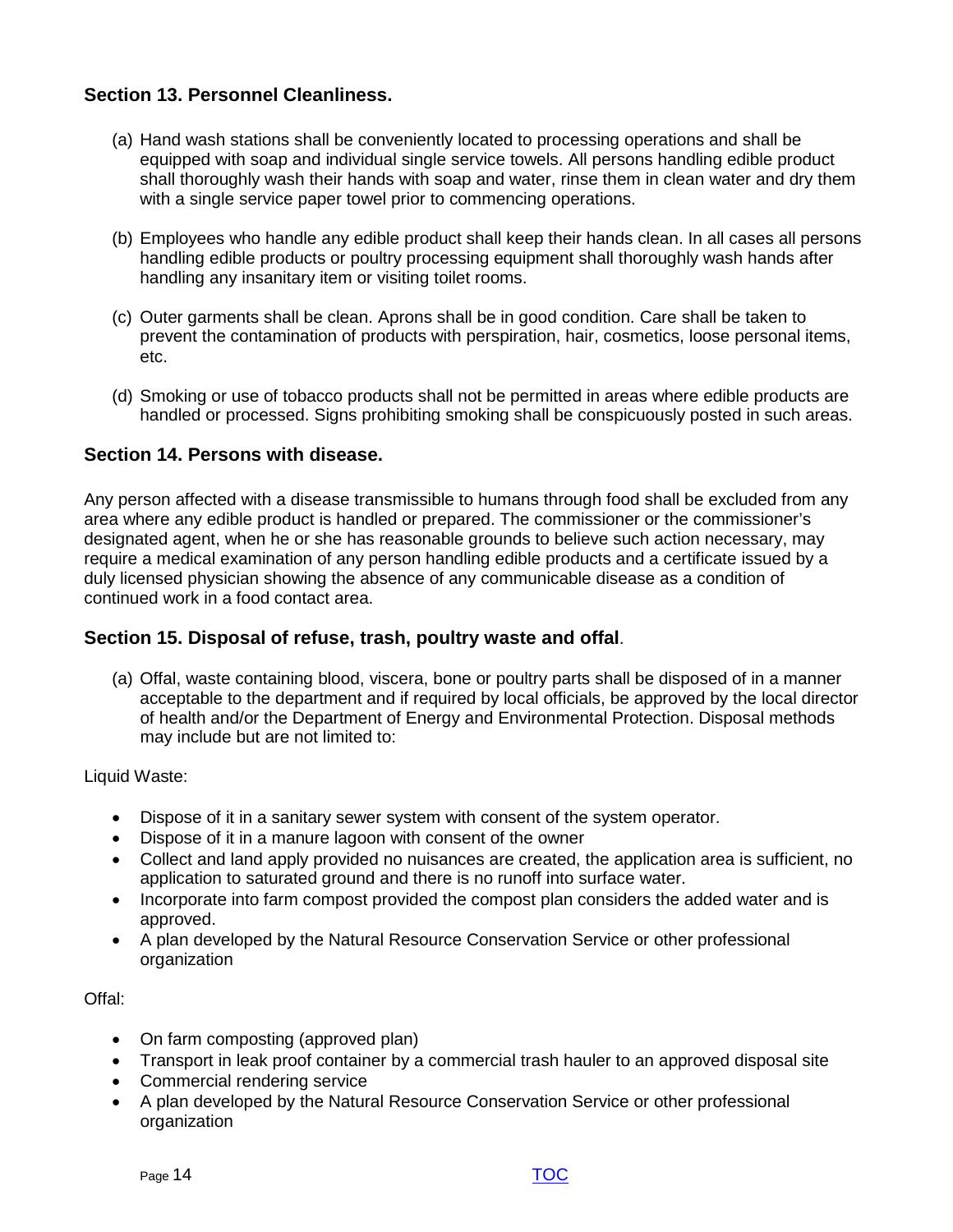- (b) In all cases the plan(s) for disposal of wastes and offal shall minimize risk to surface and groundwater, offensive odors, vermin and fly breeding. In the case of composting, the area chosen shall be a sufficient distance from any processing area to prevent vermin and pests from entering. A composting plan shall be submitted to the department with the application. The composting plan may be reviewed by the Department of Energy and Environmental Protection and shall be reviewed and approved by the department and prior to implementation. The department may modify or void composting plans at any time. Composting operations shall be subject to inspection.
- (c) Trash and refuse shall be covered and properly stored to prevent fly breeding, odors and rodent infestations and shall be removed from the premises at a frequency that minimizes their accumulation and prevents nuisances. The department may increase the waste removal frequency for cause.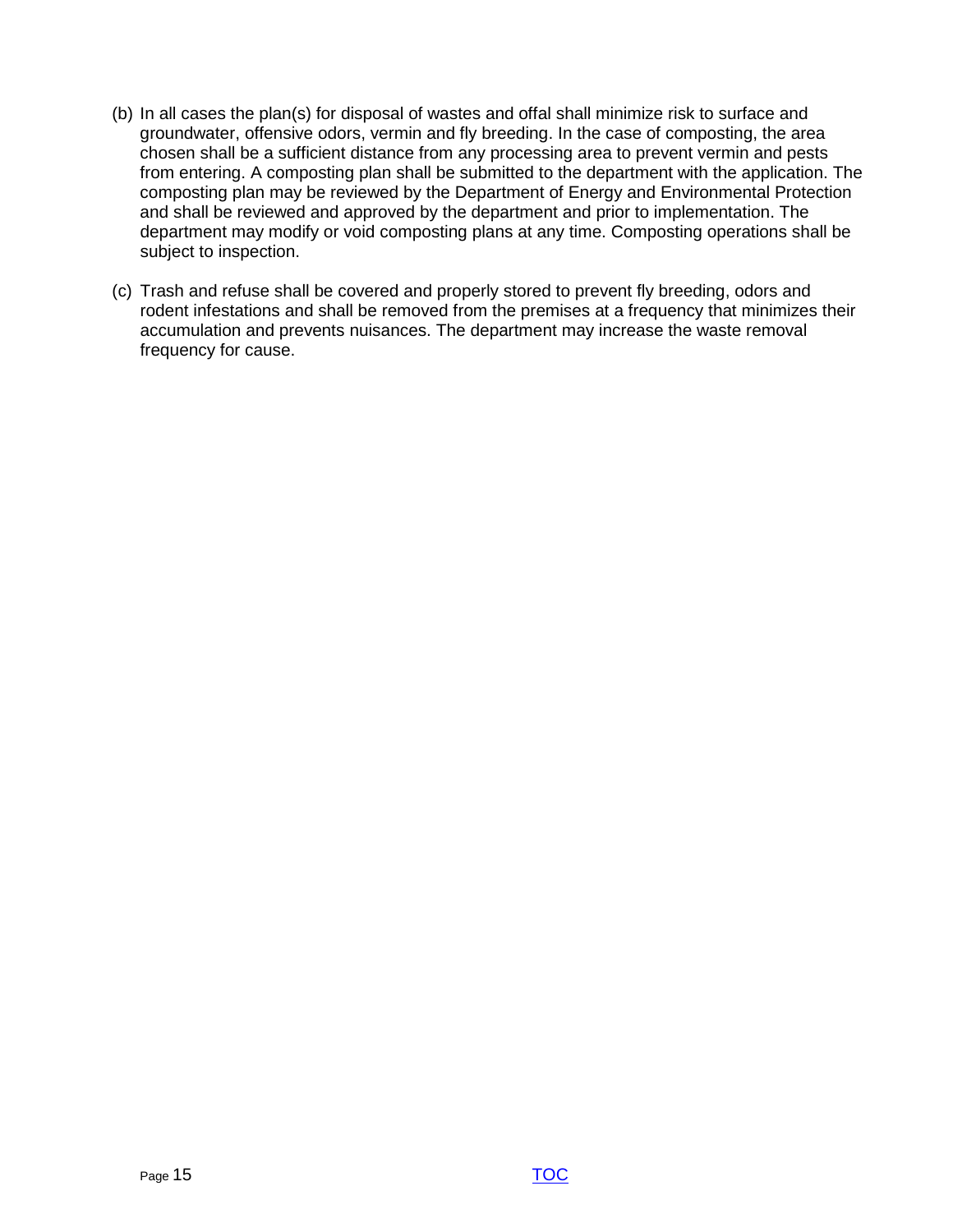# <span id="page-15-0"></span>**Section 16. HACCP System**

BACKGROUND: Hazard Analysis Critical Control Point (HACCP) is a management tool that provides a structured and scientific approach to the control of identified food safety hazards. HACCP is a logical basis for better decision-making with respect to product safety. HACCP has international recognition as an effective means of controlling food safety hazards and is endorsed as such by the joint Food and Agriculture Organization of the World Health Organization (FAO)/World Health Organization (WHO) Codex Alimentarius Commission, The Food and Drug Administration and the United States Department of Agriculture. The U.S. National Advisory Committee on Microbiological Criteria for Foods (NACMCF) has also endorsed it.

The HACCP concept will enable those operating under a HACCP System to move to a preventive approach, whereby potential food safety hazards are identified and controlled in the manufacturing environment, i.e., prevention of product failure. HACCP allows for a preventive, systematic approach to food safety.

A written HACCP System shall be developed and implemented. The HACCP System shall at a minimum include the following:

- A description of the intended consumer;
- A complete up-to-date process flow diagrams for each product;
- A hazard analysis for each product;
- A list of all food safety hazards that are reasonably likely to occur identified in the hazard analysis, the Critical Control Point (CCPs) designed to control each hazard, the Critical Limit (CL) to be met at each of the CCP's and the frequency at which the procedure established to monitor each CL is performed
- A list of the verification and validation procedures and forms, and the frequency with which they are to be performed;
- The procedures to be followed when a deviation from a critical limit occurs; and
- A record keeping system that documents the monitoring of the CCPs and written Prerequisite Programs.

Prerequisite Programs (PP's) are the universal procedures used to control the conditions of the slaughter facility environment and reduce the likelihood that a food safety hazard will become out of control. PP's shall include procedures that can be monitored; records that specify what is monitored; and how often it will be monitored.

PP's are brief written descriptions of the procedures used to control conditions and are not intended to be nor are they intended to replace Sanitation Standard Operating Procedures (SSOP) but they may reference the SSOP's and GMP's to be used.

Eight required PP's shall minimally address each of the following:

- Safety of the water including steam and ice;
- Condition and cleanliness of equipment product-contact surfaces;
- Prevention of cross-contamination from insanitary objects and or practices to products or product-contact surfaces, packaging material and other food-contact surfaces, including utensils, gloves, outer garments, etc., and from raw product to processed product;
- Maintenance of hand washing, hand sanitizing, and toilet facilities;
- Protection of product, packaging material, and product-contact surfaces from adulteration with lubricants, fuel, pesticides, cleaning compounds, sanitizing agents, condensate and other chemical, physical and biological contaminants;
- Proper labeling, storage, and use of toxic compounds;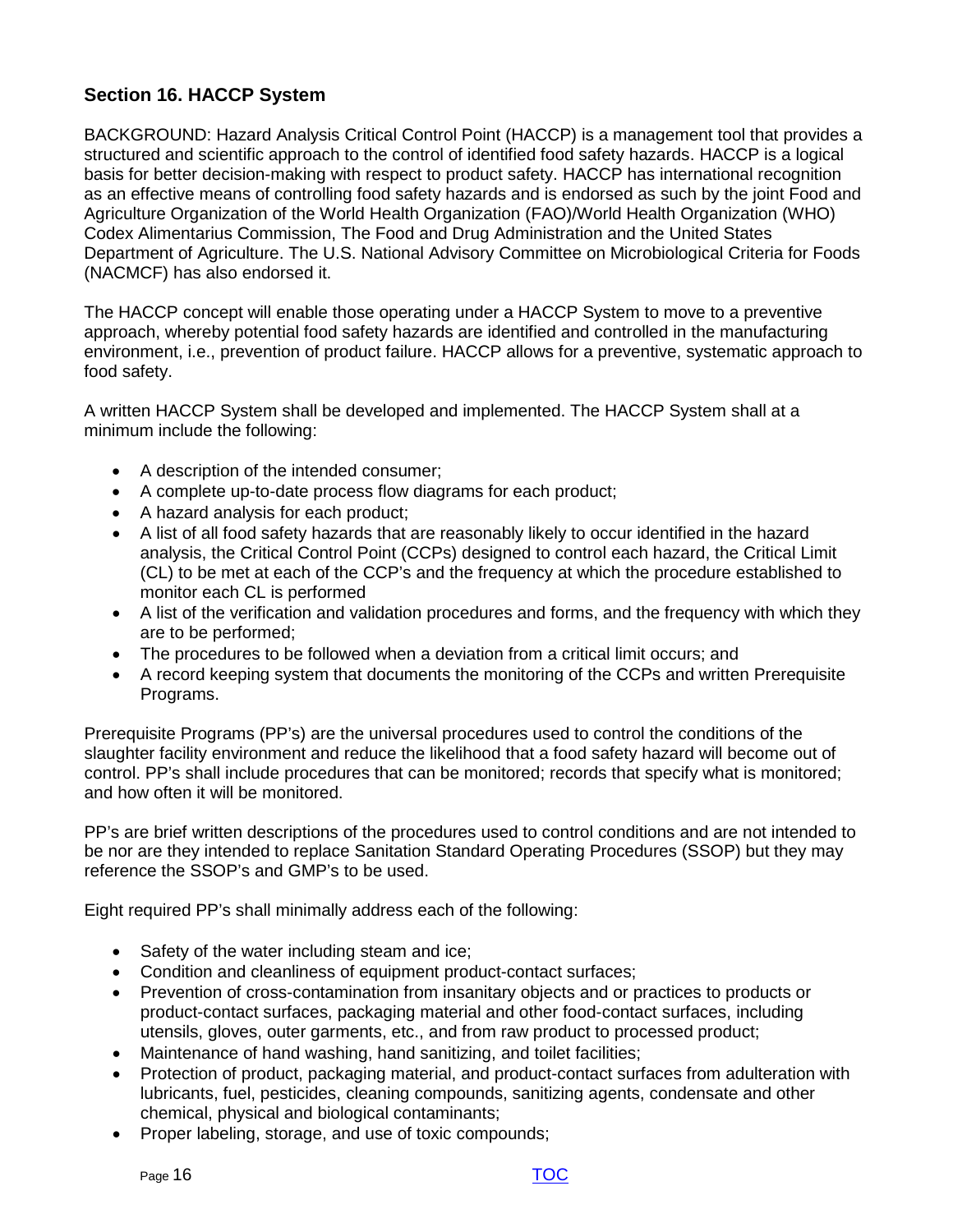- Control of employee health conditions, including employee exposure to high risk situations, that could result in the microbiological contamination of products, packaging materials, and productcontact surfaces; and
- Pest exclusion from the facility;

Other Prerequisite Programs may be developed and implemented to control conditions not covered by the 8 required PP's such as the live poultry supply, transport of product, allergens, employee/visitor dress and hygiene, equipment maintenance etc.

Each establishment shall maintain daily records sufficient to document the implementation and monitoring of their PP's and any corrections made when non-conformities are observed .

The HACCP Plan shall be written and implemented to control food safety hazards reasonably likely to occur. In evaluating what food safety hazards are reasonably likely to occur, at a minimum, consideration shall be given to the following:

- Microbiological contamination;
- Parasites;
- Chemical contamination;
- Unlawful drug and pesticide residues;
- Natural toxins;
- Unapproved use of food or color additives;
- Presence of undeclared ingredients that may be allergens; and
- Physical hazards.

Each establishment shall maintain records sufficient to document the monitoring of the Critical Limit (CL) of each CCP and any corrective actions taken when a failure to meet a CL occurs.

The HACCP Plan and Prerequisite Programs shall be reviewed and validated by a trained individual at least annually and whenever a change is made to the process, equipment, intended consumer or ingredients. Each time the HACCP Plan and Prerequisite Program is validated it shall be signed and dated the person conducting the validation and by the person most responsible for the operation.

HACCP System records shall include:

- (a) Records documenting verification and validation of the HACCP system, including the HACCP plan, hazard analysis and Prerequisite Programs.
- (b) Prerequisite Program records
	- The written PP's
	- The PP monitoring records
	- Documentation of corrections of non-conformities to Prerequisite Programs

(c) HACCP Plan records

- HACCP Plan
- Hazard Analysis
- CCP monitoring of Critical Limits and the corrective action records in response to a deviation from a critical limit
- Verification records, including calibration records for thermometers used to monitor temperatures
- HACCP plan validation records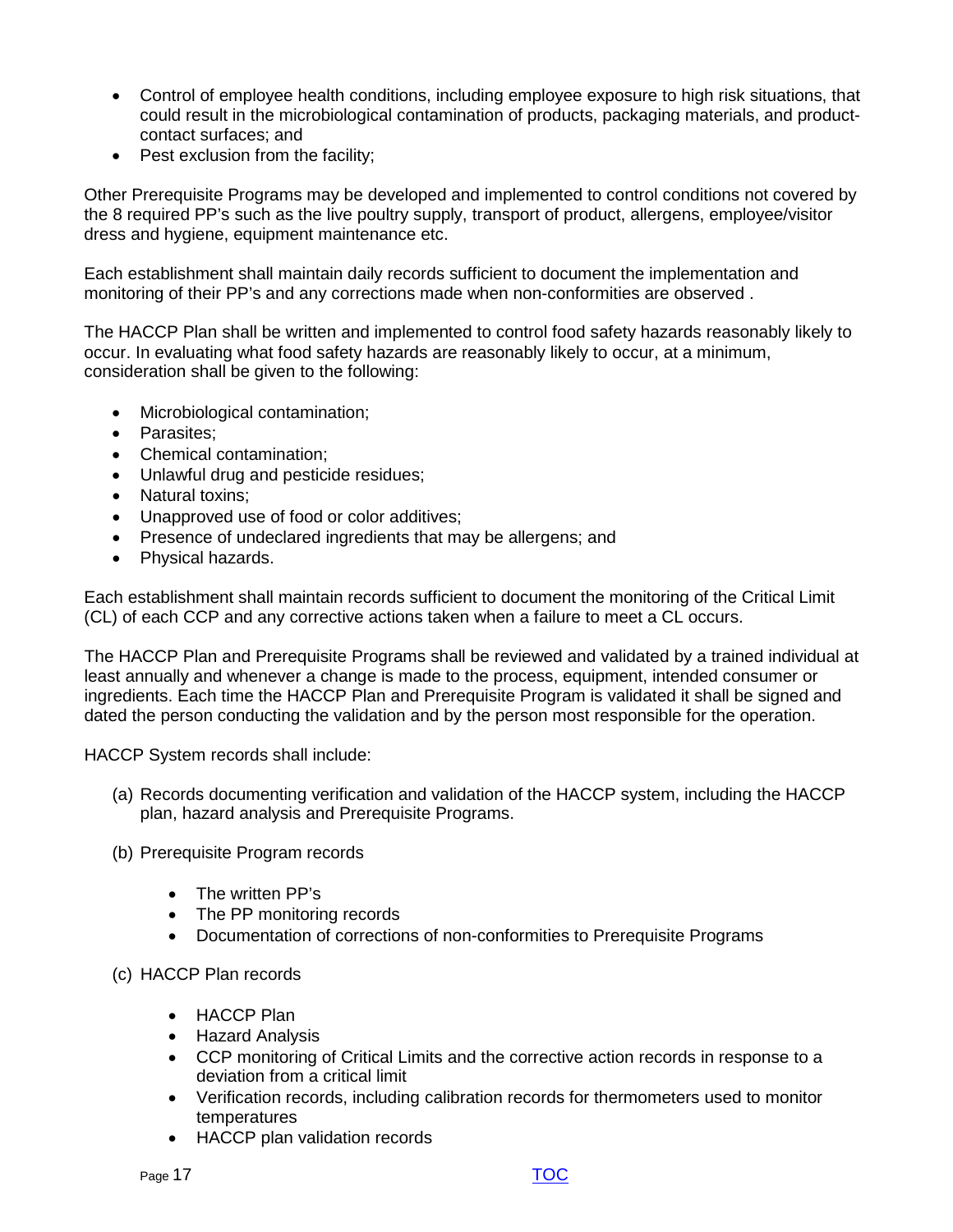- (d) The establishment employee(s) specified in the and/or HACCP Plan shall authenticate these HACCP System records at the frequency established in the HACCP or Prerequisite program with his or her initials and the date.
- (e) All HACCP System records shall kept for two (2) years and shall be available to department representatives on request.

### <span id="page-17-0"></span>**Section 17. Processing customer owned and raised live poultry**

Customer owned and raised poultry may be processed by an operator of a CT Small Poultry Processing facility provided:

- (a) Customer owned and raised poultry are processed on separate days or at the end of a run;
- (b) Customer owned and raised poultry must be marked with the date of slaughter, the name and address of the customer and the statement "Not for Re-sale";
- (c) Records must be maintained by the operator that clearly account for customer owned and raised poultry processed;
- (d) The process used for slaughter operations, handling and packaging of customer owned and raised poultry shall be the same as for poultry intended for sale pursuant to C.G.S. § 22-326t; and
- (e) Whenever poultry or other animal not owned and raised by operator of the slaughter facility are slaughtered there shall be a complete cleaning and disinfection of all product contact surfaces before processing poultry intended for sale pursuant to C.G.S. § 22-326t.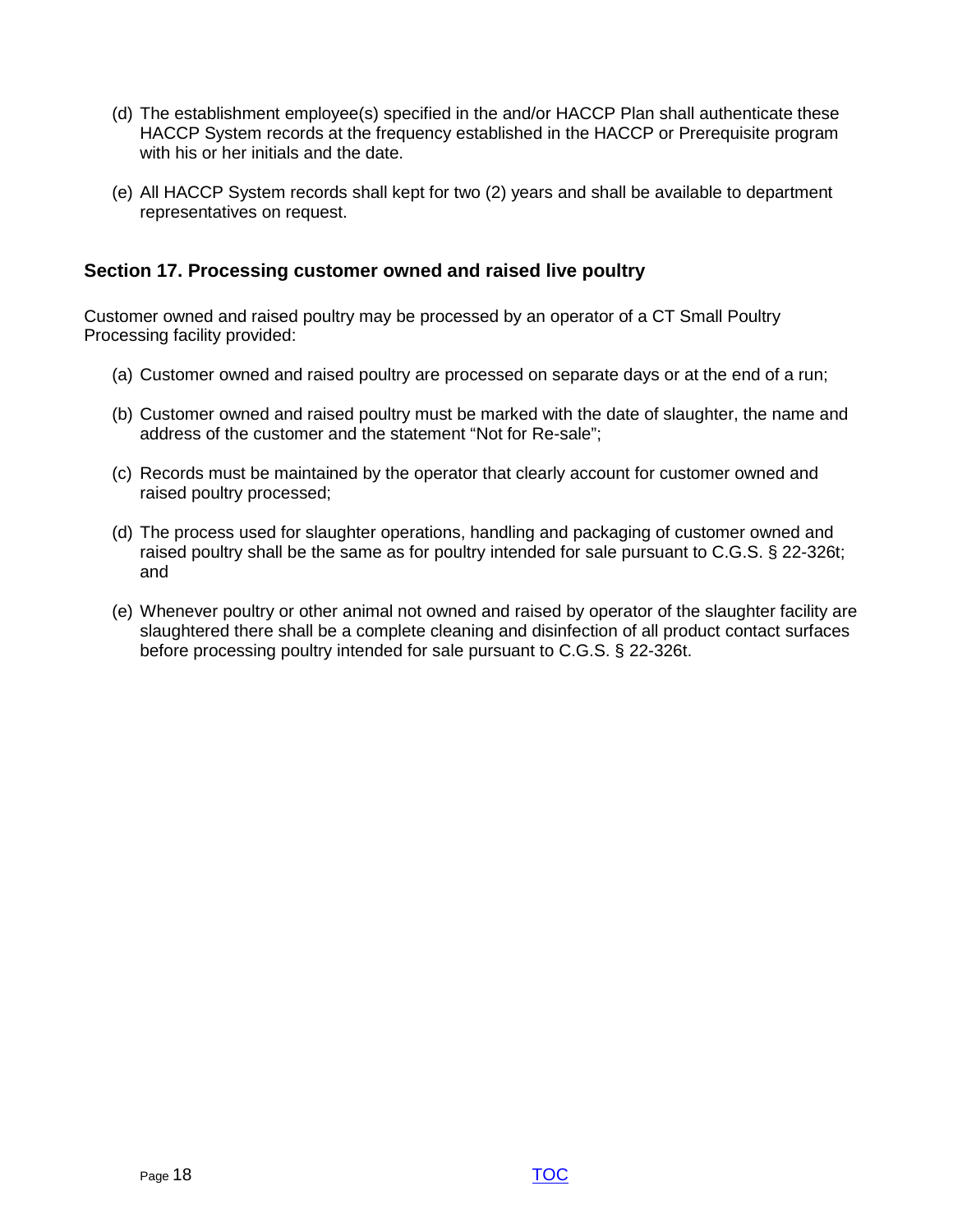# <span id="page-18-0"></span>**Mobile Poultry Processing Unit (MPPU)**

This describes the Connecticut Department of Agriculture's minimal expectations regarding the operation of an MPPU.

MPPU shall undergo an initial review and commissioning by department staff prior to being offered to producer/operators. The department invite USDA FSIS to participate in the review.

MPPU owner should consult with their attorney and insurance agent concerning liability. The MPPU owner shall establish written policies for MPPU operation, safety, bio-security (onsite and between uses), and the MPPU return. **Note: The poultry producer using the unit as the licensed entity is considered the party responsible for the food's safety.**

Each poultry producer using the MPPU must register with the Connecticut Department of Agriculture and USDA, FSIS and develop and implement a HACCP program that addresses the food safety concerns of sanitation, pathogen control, product handling and packaging. Poultry processed using the MPPU must be of the producer/operator's own raising. The poultry producer/operator of the MPPU shall comply with the provisions of this compliance guide.

The MPPU owner shall establish a biosecurity plan for the unit to include cleaning  $\&$  disinfection between uses, maintaining records of producers using the unit and sign-off that the unit was properly cleaned and disinfected after use or when returned to the MPPU owner. The owner of the MPPU may collaborate with producer/operators in development of their individual HACCP and bio-security plans, provide training required for obtaining a certificate to operate the MPPU and assist the poultry producer with slaughter/processing operations.

MPPU unit may travel to producer/farms or to pre-designated non-poultry farm locations. In either case the bio-security plan must minimize the risk of spreading avian disease. **Note: this is a mobile unit and is expected to move, it is not a mobile unit in one location.**

MPPU host locations are subject to inspection by the department. The MPPU owner shall enter into a written agreement with the host site which details the host site owners responsibilities regarding infrastructure supplied to the MPPU. These may include but are not limited to:

Electric Potable Water Liquid Waste Disposal (approved by the department and local officials): Offal Disposal (approved by the department):

Note: the disposal of wastes and offal is discussed in this compliance guide.

When conducting inspections the department will consider violation of construction standards for fixed pieces of equipment supplied with the MPPU to be the responsibility of the MPPU owner. Not providing proper infrastructure will be considered the responsibility of the MPPU host site owner. Failure to conform with sanitation standards, HACCP program or labeling requirements as described in the Small Poultry Processor Inspection Program Compliance Guide will be the responsibility of the licensed entity operating the MPPU. All violations will be noted on the inspection/audit forms and copies will be provided to the respective parties.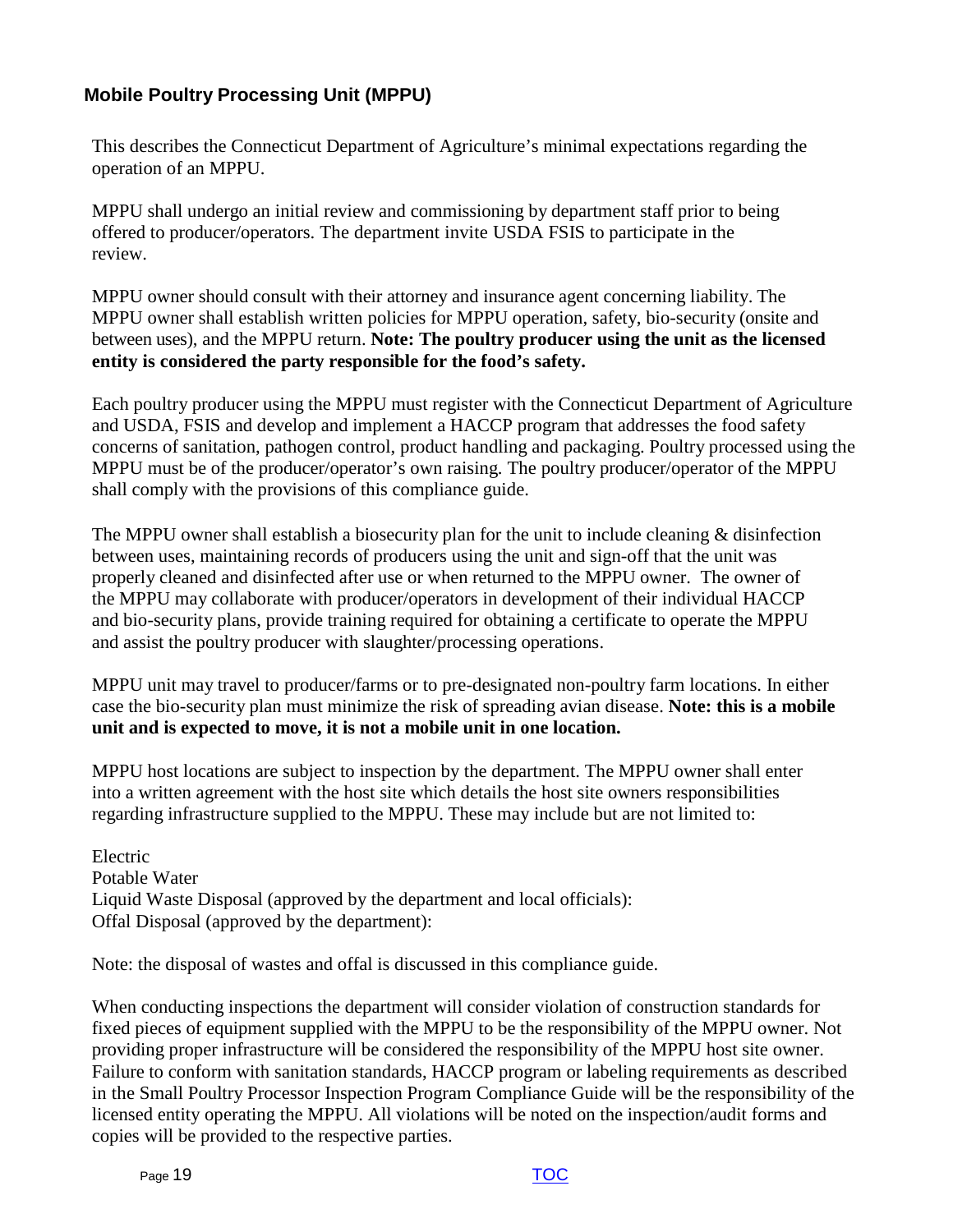<span id="page-19-0"></span>

| <b>RANSTUI</b>                                                  | <b>State of Connecticut</b><br>Department of Agriculture<br><b>Bureau of Regulatory Services</b><br>450 Columbus Blvd. Suite 702<br>Hartford, CT 06103<br>(860) 713-2508 fax (860) 713-2515<br>Licensing (860) 713-2512 fax (860)713-2585     |              |             | PSF#<br><b>NEW</b><br><b>RENEWAL</b> |
|-----------------------------------------------------------------|-----------------------------------------------------------------------------------------------------------------------------------------------------------------------------------------------------------------------------------------------|--------------|-------------|--------------------------------------|
|                                                                 | <b>CT Small Poultry Processor Registration</b>                                                                                                                                                                                                |              |             |                                      |
| by C.G.S. § 22-326t.                                            | I/we hereby apply to participate in the Connecticut Department of Agriculture CT Small Poultry Processor Inspection Program as authorized                                                                                                     |              |             |                                      |
| PLEASE PRINT OR TYPE:                                           | <b>Federal Employer</b><br>Identification<br>Number                                                                                                                                                                                           | Social<br>or | Security    |                                      |
| <b>Business Name:</b>                                           | <b>EXAMPLE</b>                                                                                                                                                                                                                                |              | Phone:      |                                      |
| <b>Business Address:</b>                                        |                                                                                                                                                                                                                                               |              | Fax:        |                                      |
| City:                                                           |                                                                                                                                                                                                                                               | State:       | Zip:        |                                      |
|                                                                 | Address business correspondence should be sent to if different from above:                                                                                                                                                                    |              | E-mail      |                                      |
| Sole Proprietor                                                 | Partnership                                                                                                                                                                                                                                   |              | Corporation | $\sqcup$ L.L.C.                      |
|                                                                 | NAME OF LICENSEE (Name of Owner; Name of Partnership; Name of L.L.C. or Name of Corporation)                                                                                                                                                  |              |             |                                      |
|                                                                 | LIST NAMES of PARTNERS, L.L.C. MEMBERS or CORPORATION OFFICERS.                                                                                                                                                                               |              |             |                                      |
|                                                                 | <b>EXAMPLE</b>                                                                                                                                                                                                                                |              |             |                                      |
|                                                                 |                                                                                                                                                                                                                                               |              |             |                                      |
| Approximate number and type of<br>animals slaughtered annually: | Poultry ______________Turkey _______________Other: Specie ________________Number _____________                                                                                                                                                |              |             |                                      |
|                                                                 | The undersigned applicant states that all of the information herein is true to the best of his/her knowledge and agrees to comply with all laws, orders,<br>rulings, regulations and directives of the Connecticut Department of Agriculture. |              |             |                                      |
| PRINT NAME OF APPLICANT SIGNATURE OF APPLICANT DATE             |                                                                                                                                                                                                                                               |              |             |                                      |
|                                                                 | <b>EXAMPLE</b>                                                                                                                                                                                                                                |              |             |                                      |
| TITLE OF APPLICANT TELEPHONE NUMBER                             |                                                                                                                                                                                                                                               |              |             |                                      |
| Inspection Program standards.                                   | Approval contingent on compliance with Connecticut Department of Agriculture, Small Poultry Processor                                                                                                                                         |              |             |                                      |
|                                                                 |                                                                                                                                                                                                                                               |              |             |                                      |

| FEE AMOUNT RECEIVED | CHECK OR MONEY ORDER | DATE PROCESSED | TRANSMITTAL NUMBER | EXPIRATION |
|---------------------|----------------------|----------------|--------------------|------------|
|                     |                      |                |                    |            |
|                     |                      |                |                    |            |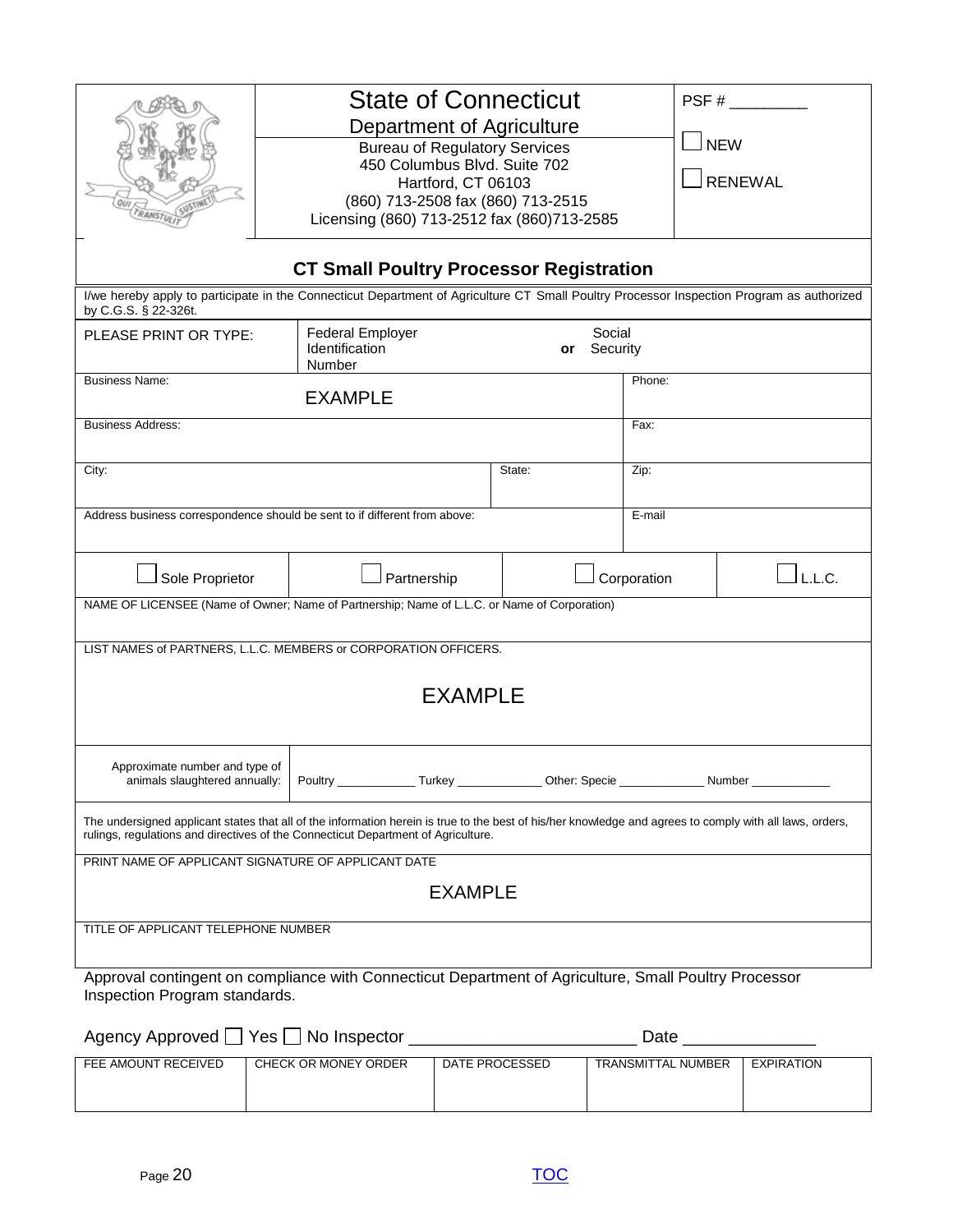**Connecticut Department of Agriculture**

### **Bureau of Regulatory Services Small Poultry Processor INSPECTION/AUDIT REPORT**

**Inspector**

**Name of facility: Number: Expiration Date:**

### <span id="page-20-0"></span>EXAMPLE

HACCP Plan Validation Date: \_\_\_\_\_\_\_\_\_\_\_\_ HACCP Plan Implemented/Followed PP Validation Date: \_\_\_\_\_\_\_\_\_\_\_\_ PP Implemented/Followed

#### **1. FLOORS:**

**Address**

| 2. WALLS AND CEILINGS:                                                                                                  |
|-------------------------------------------------------------------------------------------------------------------------|
|                                                                                                                         |
| 3. DOORS AND WINDOWS:                                                                                                   |
| All outside openings protected against entrance of<br>insects, rodents, dust, and airborne contamination  (a) _________ |
| <b>4. LIGHTING AND VENTILATION:</b>                                                                                     |
|                                                                                                                         |

#### **5. SEPARATE ROOMS:**

| No direct opening from processing areas to |
|--------------------------------------------|
|                                            |

### **6. TOILET FACILITIES:**  $\Box$  N/A

| No direct opening to processing; self-closing doors(b)             |  |
|--------------------------------------------------------------------|--|
| Clean; well-lighted and ventilated; proper facilities (c) ________ |  |
| Sewage and other liquid wastes disposed of in a                    |  |
|                                                                    |  |
|                                                                    |  |

#### **7. WATER SUPPLY:**

| Safe; sanitary quality; complies with bacteriological |  |
|-------------------------------------------------------|--|
|                                                       |  |
| No direct or indirect connection between              |  |
|                                                       |  |
|                                                       |  |
|                                                       |  |
|                                                       |  |

Remarks:

#### **8. HANDWASHING FACILITIES:**

\_\_\_\_\_\_\_\_\_\_\_\_\_\_\_\_\_\_\_\_\_\_\_\_\_\_\_\_\_\_\_\_\_\_\_\_\_\_\_\_\_\_\_\_\_\_\_\_\_\_\_\_\_\_\_\_\_\_\_\_\_\_\_\_\_\_\_\_\_\_\_\_\_\_\_\_\_\_\_\_\_\_\_\_\_\_\_\_\_\_\_\_\_\_\_\_\_\_\_\_\_\_\_\_\_\_\_\_\_\_\_\_\_\_\_\_\_\_\_\_\_\_\_\_\_\_\_\_\_\_\_\_\_\_\_\_\_\_\_\_

#### **9. PLANT CLEANLINESS:**

| Floors, walls, ceiling, overhead beams, fixtures, pipes |
|---------------------------------------------------------|
|                                                         |
| Plant rooms, as required, free of evidence of insects   |
|                                                         |
|                                                         |
|                                                         |

#### **10. LOCKER AND LUNCHROOMS :**  $\Box$  N/A

| Eating/storage of food prohibited in processing and     |  |
|---------------------------------------------------------|--|
|                                                         |  |
|                                                         |  |
| Cleanable refuse containers provided; properly labeled, |  |
|                                                         |  |
|                                                         |  |
|                                                         |  |

#### **11. CONSTRUCTION AND REPAIR OF EQUIPMENT:**

| Smooth, impervious , corrosion-resistant, non-toxic, |
|------------------------------------------------------|
| easily cleanable materials;                          |
|                                                      |
|                                                      |

#### **12. CLEANING AND SANITIZING OF EQUIPMENT:**

| Containers, utensils, and equipment effectively cleaned (a)    |
|----------------------------------------------------------------|
| Approved sanitization of product contact surfaces (b) ________ |
| Equipment stored to assure drainage and protection from        |
|                                                                |
|                                                                |

#### **13. PROTECTION FROM CONTAMINATION:**

#### Operations conducted and located so as to preclude

| Single-service articles protected from contamination  (b) |
|-----------------------------------------------------------|
|                                                           |
|                                                           |
|                                                           |
|                                                           |

#### **14. STORAGE OF MATERIALS AND FINISHED PRODUCT:**

| Stored in clean, dry place, protected from splash, insects,                         |  |
|-------------------------------------------------------------------------------------|--|
| 15. COOLING:                                                                        |  |
| Coolers, vehicles clean and properly maintained (b)<br>Approved thermometer located |  |

#### **16. WRAPPING AND PACKAGING:**

#### **17. RECORDS AND LABELING:**

#### **18. ANIMAL CARE:**

| Poultry handling appurtenances of proper design  (a) |  |
|------------------------------------------------------|--|
|                                                      |  |
|                                                      |  |

#### **19. PERSONNEL CLEANLINESS:**

#### **20. SURROUNDINGS:**

| Surroundings neat and clean and free of breeding areas,   |
|-----------------------------------------------------------|
| conditions attracting or harboring insects or rodents (a) |
|                                                           |
|                                                           |

# EXAMPLE

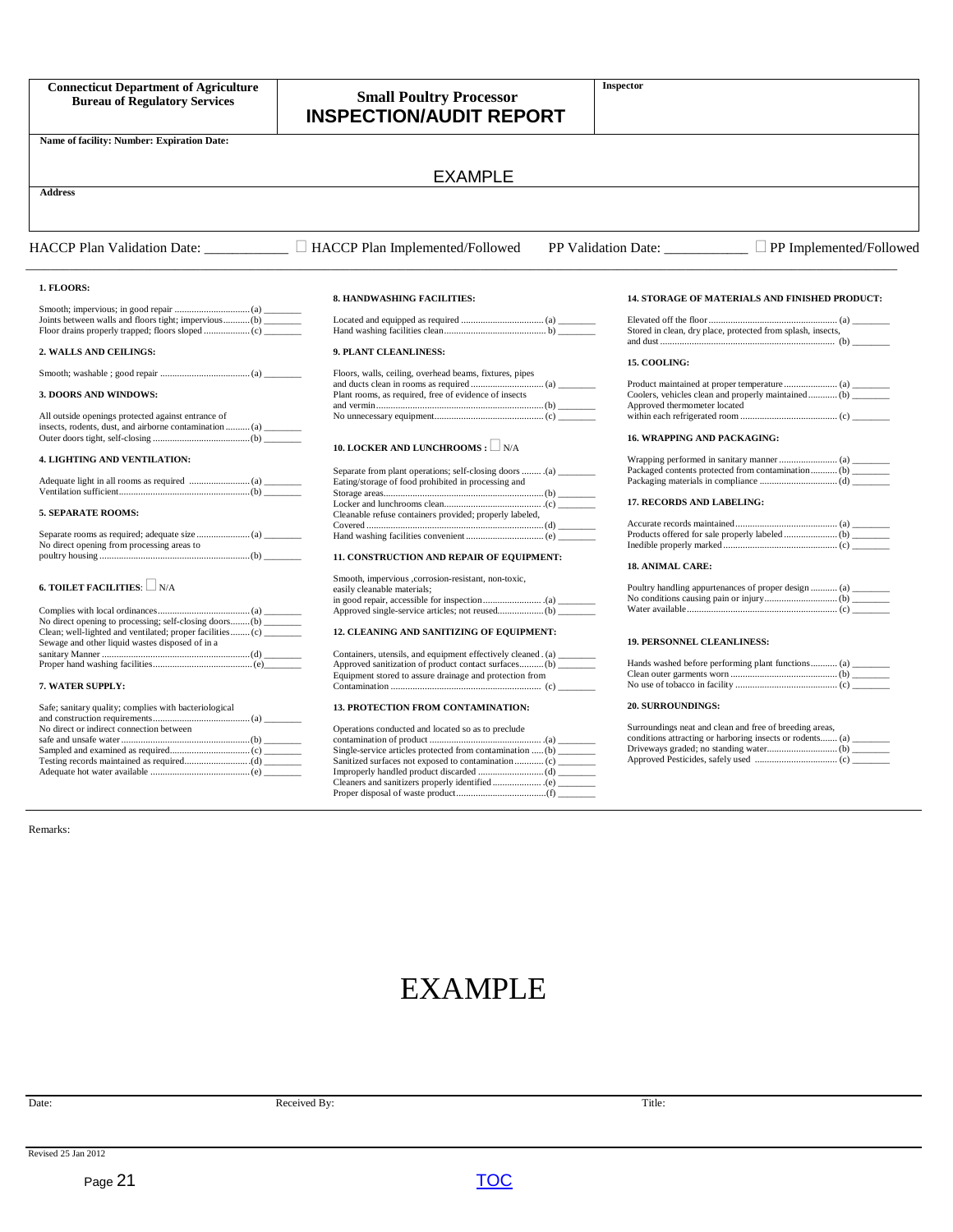# HACCP System Review

|                                                                                                                                                                                                                                              | <b>INUUL UYSIGIII INGVIGW</b> |         |
|----------------------------------------------------------------------------------------------------------------------------------------------------------------------------------------------------------------------------------------------|-------------------------------|---------|
|                                                                                                                                                                                                                                              |                               | Finding |
| Flow diagram and hazard analysis for each<br>product complete, identifies hazard(s)<br>reasonably likely to occur, reviewed as<br>required when changes to process,<br>formulation or intended consumer occurs?                              | <b>EXAMPLE</b>                |         |
| Written hazard analysis for each product<br>signed and dated as required?                                                                                                                                                                    |                               |         |
| HACCP plan (if required by the hazard<br>analysis) signed, dated, lists critical control<br>point(s) (CCP) for each hazard, control<br>measures and Critical Limit(s) (CL) that are<br>appropriate and adequate to control the<br>hazard(s)? |                               |         |
| HACCP plan defines monitoring procedures<br>for each CCP (what, how, frequency,<br>whom)?                                                                                                                                                    |                               |         |
| CL monitoring procedures as defined in the<br>HACCP plan followed and adequately<br>measure the CL at each critical control<br>point?                                                                                                        |                               |         |
| Corrective action taken, documented and<br>adequate for products produced during a<br>deviation from a CL defined in the HACCP<br>plan.                                                                                                      |                               |         |
| Root cause of cause of a deviation from a<br>CL defined in the HACCP plan determined<br>and corrected?                                                                                                                                       |                               |         |
| Calibration of CCP process monitoring<br>instruments performed as required at the<br>frequency defined in the HACCP plan<br>conducted, documented, signed and<br>dated?                                                                      |                               |         |
| Prerequisite programs (PP) written,<br>implemented, reviewed, monitored & in<br>substantial compliance?                                                                                                                                      |                               |         |
| Corrections performed in a timely manner<br>when PP monitoring records reflect<br>deficiencies or non-conformities?                                                                                                                          |                               |         |
| HACCP system records correct, complete<br>and available for official review?                                                                                                                                                                 |                               |         |
| HACCP system records not falsified?                                                                                                                                                                                                          |                               |         |
| A series of observations that lead to a<br>finding of a potential HACCP System failure<br>that is likely to result in a compromise to<br>food safety?                                                                                        |                               |         |



\_\_\_\_\_\_\_\_\_\_\_\_\_\_\_\_\_\_\_\_\_\_\_\_\_\_\_\_\_\_\_\_\_\_\_\_\_ \_\_\_\_\_\_\_\_\_\_\_\_\_\_\_\_\_\_\_\_\_\_\_\_\_\_\_\_\_\_\_\_\_\_\_\_\_ \_\_\_\_\_\_\_\_\_